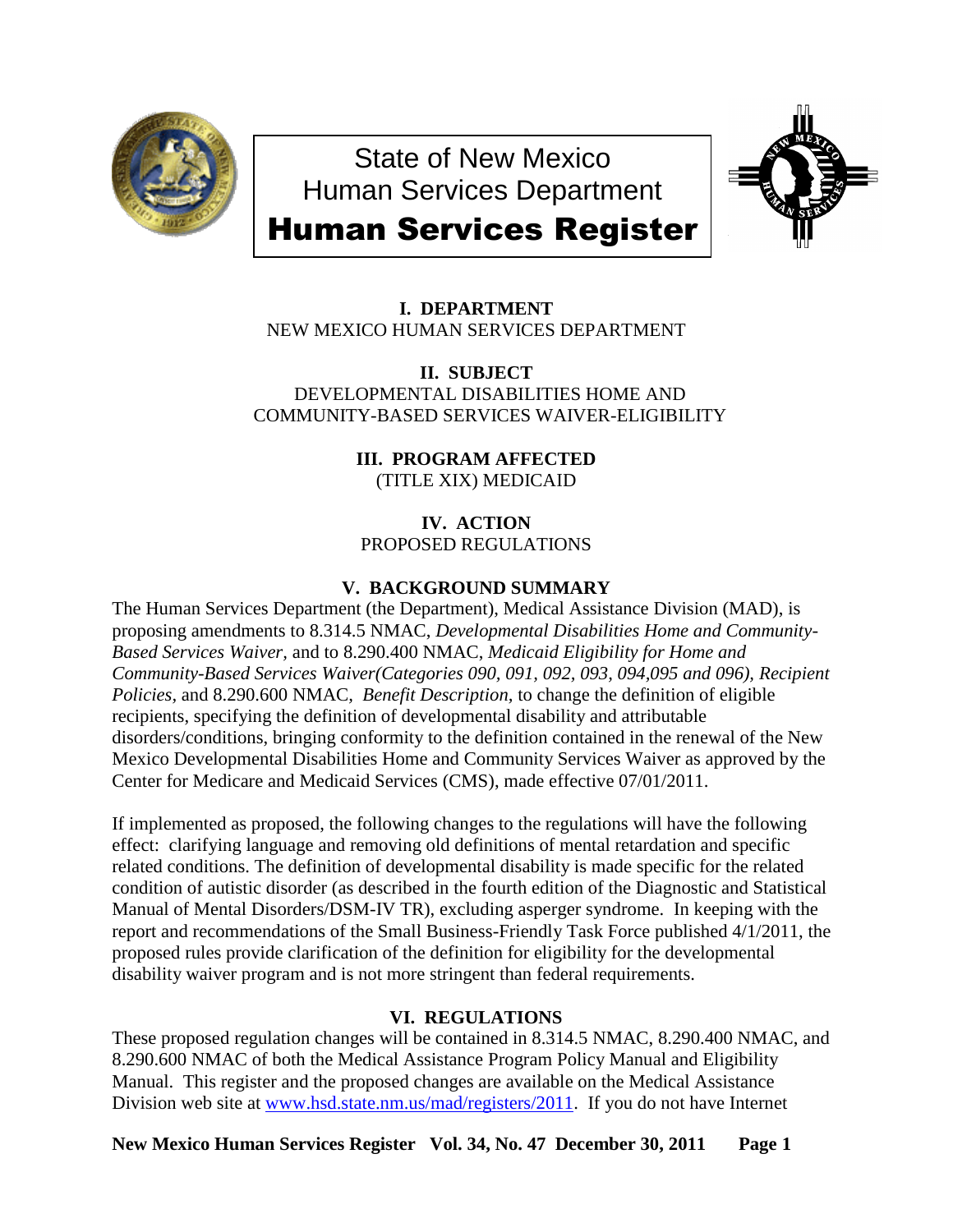access, a copy of the regulations may be requested by contacting the Medical Assistance Division at 827-3157.

## **VII. EFFECTIVE DATE**

The Department proposes to implement these regulations effective April 1, 2012.

## **VIII. PUBLIC HEARING**

A public hearing to receive testimony on these proposed regulations will be held at 1:00 p.m. on Thursday, February 9, 2012 in the ASD conference room, Plaza San Miguel, 729 St. Michael's Dr., Santa Fe, NM.

If you are a person with a disability and you require this information in an alternative format or require a special accommodation to participate in the public hearing, please contact the Division toll free at 1-888-997-2583 and ask for extension 7-3156. In Santa Fe call 827-3156. The Department's TDD system may be accessed toll-free at 1-800-659-8331 or in Santa Fe by calling 827-3184. The Department requests at least ten (10) days advance notice to provide requested alternative formats and special accommodations.

Copies of all comments will be made available by the Medical Assistance Division upon request by providing copies directly to a requestor or by making them available on the MAD website or at a location within the county of the requestor.

## **IX. ADDRESS**

Interested persons may address written or recorded comments to:

Sidonie Squier, Secretary Human Services Department P.O. Box 2348 Santa Fe, New Mexico 87504-2348

These comments must be received no later than 5:00 p.m. on February 9, 2012. Written and recorded comments will be given the same consideration as oral comments made at the public hearing. Interested persons may also address comments via electronic mail to: [Barbara.watkins@state.nm.us](mailto:Barbara.watkins@state.nm.us) .

## **X. PUBLICATIONS**

Publication of these regulations approved by:

SIDONIE SQUIER, SECRETARY HUMAN SERVICES DEPARTMENT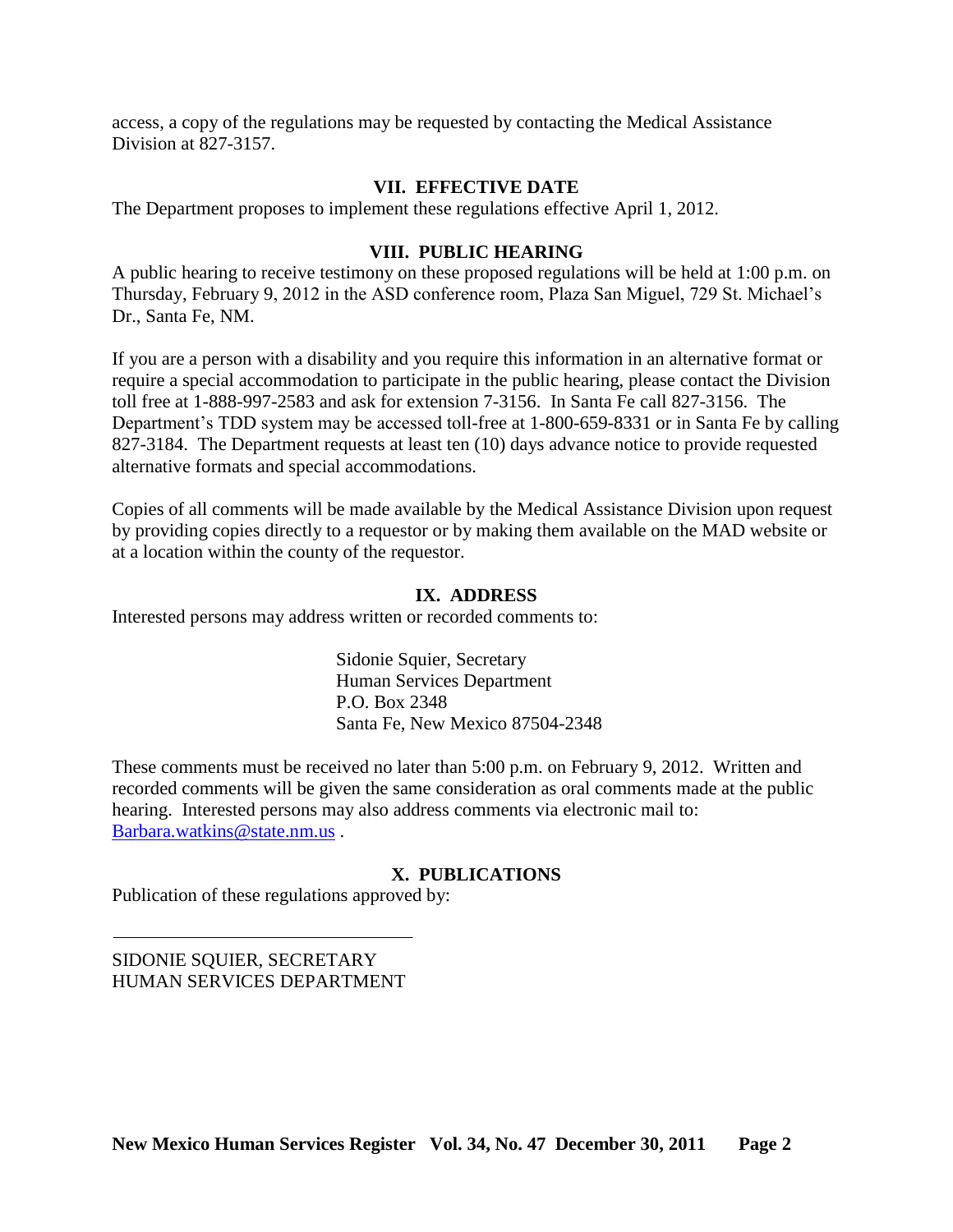#### **TITLE 8 SOCIAL SERVICES CHAPTER 314 LONG TERM CARE SERVICES-WAIVERS PART 5 DEVELOPMENTAL DISABILITIES HOME AND COMMUNITY-BASED SERVICES WAIVER**

**8.314.5.3 STATUTORY AUTHORITY:** The New Mexico medicaid program is administered pursuant to regulations promulgated by the federal department of health and human services under Title XIX of the Social Security Act, as amended and by the state human services department pursuant to state statute. [See NMSA 1978 27-2-12 et. seq. (Repl. Pamp. 1991).] See NMSA 1978 27-2-12 et seq. [8.314.5.3 NMAC - Rp, 8.314.5.3 NMAC, 3-1-07; A, 4/1/12]

**8.314.5.8 MISSION STATEMENT:** [The mission of the New Mexico medical assistance division (MAD) is to maximize the health status of HSD/MAD program eligible individuals by furnishing payment for quality health services at levels comparable to private health plans.] To reduce the impact of poverty on people living in New Mexico by providing support services that help families break the cycle of dependency on public assistance. [8.314.3.8 NMAC - Rn, 8 NMAC 4.MAD.002, 5/1/02; A, 12/1/10; A, 4/1/12]

**8.314.5.9 DEVELOPMENTAL DISABILITIES HOME AND COMMUNITY-BASED SERVICES WAIVER:** To help New Mexicans who have a developmental disability, mental retardation or a specified related condition to receive services in a cost-effective manner, the New Mexico medical assistance division (MAD) has obtained a waiver of certain federal regulations to provide home and community-based services waiver (HCBSW) programs to recipients as an alternative to institutionalization. See Section 2176 of the Omnibus Budget Reconciliation Act of 1981, codified at 42 CFR 441.300 Subpart G. The developmental disabilities waiver (DDW) annual resource allotment (ARA) allows the individual to utilize flexible combinations of services that are of benefit to them up to the maximum of their available ARA. The utilization of an ARA offers the individual more flexibility in choosing and receiving desired services. [The ARA is the individual's annual funding resource for DDW services for their individualized service plan (ISP) year with the exception of community living services, environmental modifications, tier III crisis service, and outlier services.] The ARA is the individual's annual funding resource for DDW services for their individualized service plan (ISP) year with the exception of living supports services, environmental modifications, and crisis supports services. Exceptions to the ARAs for additional therapy hours, behavior support consultation, or [supported] or community integrated employment services are subject to approval by the department of health, developmental disabilities supports division (DOH/DDSD) and in accordance with the DOH/DDSD DDW service definitions and standards. This part describes DDW eligible providers, covered waiver services, service limitations, general reimbursement methodology, and services for recipients determined to have developmental disabilities.

[8.314.5.9 NMAC - Rp, 8.314.5.9 NMAC, 3-1-07; A, 4/1/12]

#### **8.314.5.10 ELIGIBLE PROVIDERS:**

A. Eligible providers must be approved by the DOH/DDSD or its designee and have an approved medicaid provider agreement with MAD. Eligible providers who contract with DOH/DDSD for more than \$100,000. must be accredited in accordance with the DOH/DDSD accreditation policy.

B. Individual providers participate as employees or contractors of agencies, except as otherwise, recognized by this policy. Providers may subcontract only with individuals who are qualified and must follow the general contract provisions for subcontracting. Agencies may not employ or subcontract direct care personnel who are the spouse or parent, if a minor child, of the individual served pursuant to 42 CFR Section 440.167 and CMS state medicaid manual section 4480-D. For professionals governed by various licensing boards (nurses, social workers, counselors, psychologists, physical therapists, physical therapy assistants (PTAs), occupational therapists, certified occupational therapy assistants (COTAs), speech pathologists, clinical fellows, etc.), [contact the appropriate licensing body for information regarding the applicable licensure] professionals participating with the provision of DD waiver program services must have a current license and verification with the appropriate professional licensing body will determine the applicable licensure status.

C. Once enrolled, providers receive instruction on how to access medicaid and other medical assistance provider program policies, billing instructions, utilization review instructions, and other pertinent material from MAD and DOH/DDSD. It is the provider's responsibility to access these instructions or ask for paper copies to be provided, to understand the information provided and to comply with the requirements. To be eligible for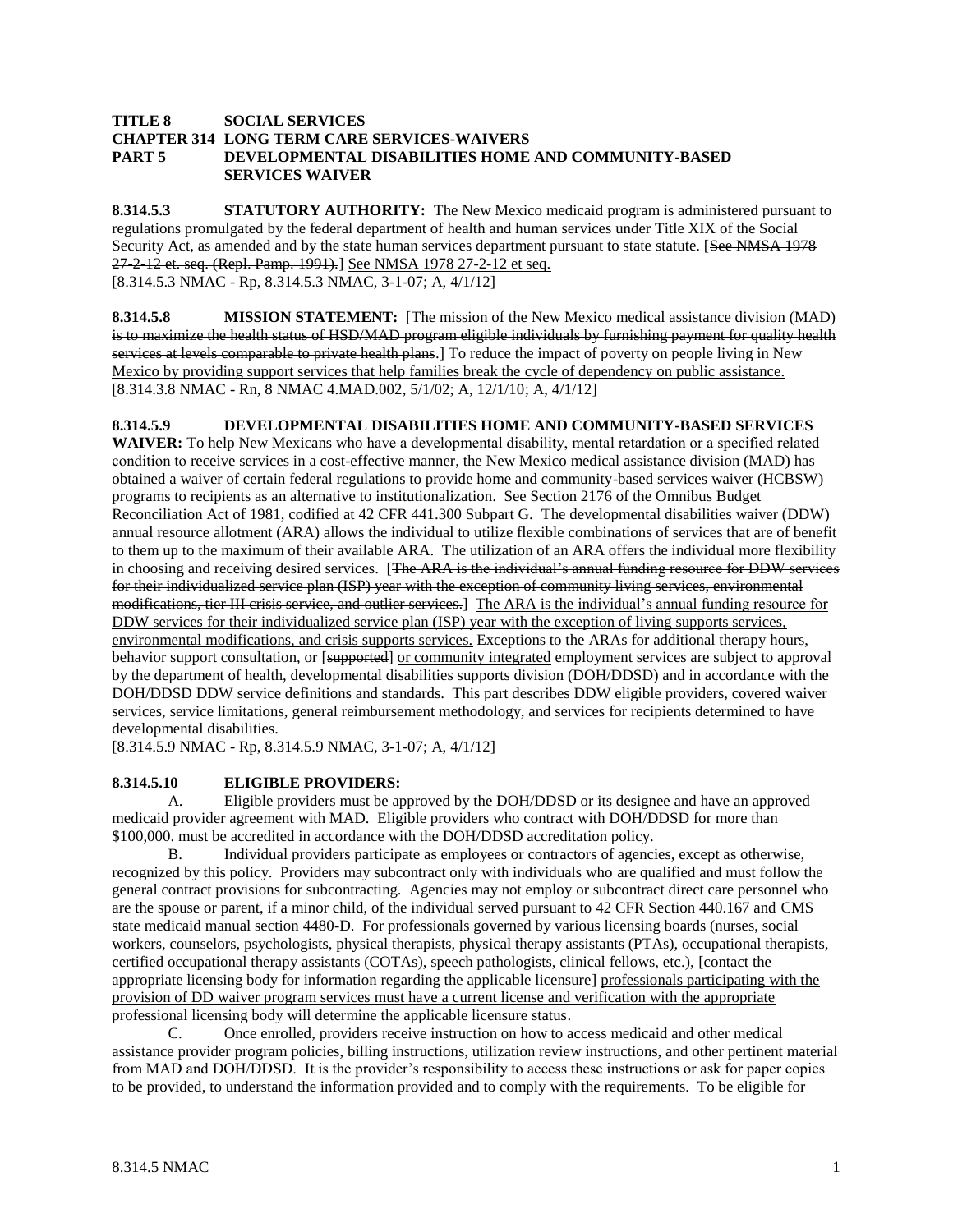medical assistance program reimbursement, providers are bound by the provisions of the provider participation agreement.

D. **Qualifications of case management agency providers:** Case management providers must meet all qualifications set forth by the DOH/DDSD, DDW definitions and service standards. Case management providers must possess the following qualifications:

- (1) one year clinical experience, related to the target population;  $[and]$
- (2) one of the following:
	- (a) social worker licensure as defined by the NM board of social work examiners; or
	- (b) registered nurse licensure as defined by the NM board of nursing; or
	- (c) bachelor's degree in social work, counseling, nursing, special education, or closely related

field.

E. **Qualifications of personal support service providers:** Personal support service providers must meet all qualifications set forth by the DOH/DDSD, DDW definitions and service standards.

 (1) Personal support service providers must complete a 40 hour personal support service training program and participate in ongoing training at a minimum of 10 hours per year after the first year.

 (2) Personal support providers must be accredited by an agency identified by DOH/DDSD, DDW service standards.

(3) Personal support service staff must possess  $[a]$  current CPR and first aid certification.<br>F. **Oualifications of respite providers:** Respite providers must meet all qualifications as

F. **Qualifications of respite providers:** Respite providers must meet all qualifications as set forth by the DOH/DDSD, DDW definitions and service standards. Respite providers must complete a 40 hour training program and participate in ongoing training at a minimum of 10 hours per year, after the first year.

G. **Qualifications of private duty nursing providers:** Private duty nursing providers must meet all qualifications set forth by the DOH/DDSD, DDW definitions and service standards. Direct nursing services are provided by individuals who are currently licensed as registered or licensed practical nurses by the New Mexico state board of nursing. Nurses must have a minimum of one year of supervised nursing experience, in accordance with the New Mexico Nursing Practice Act. Eligible agencies must be licensed home health agencies, licensed or certified rural health clinics, community programs or individual contractors.

H. **Qualifications of therapy providers:** Physical, occupational, and speech therapists, PTAs and COTAs must meet all qualification criteria in accordance with the DOH/DDSD, DDW service definitions and standards. Physical, occupational and speech therapists, PTAs and speech clinical fellows must possess a therapy license in their respective field, from the New Mexico regulation and licensing department. COTAs must possess an occupational therapy assistant certification from the New Mexico regulation and licensing department.

I. **Qualifications for community living service providers:** There are three types of community living services. Family living, supported living and independent living. Community living providers must meet all qualifications set forth by the DOH/DDSD, DDW definitions and service standards.

 (1) Family living service providers for adults must meet the qualifications for staff required by the DOH/DDSD, DDW service definitions and standards. The direct care provider employed by or subcontracting with the provider agency must be approved through a home study completed prior to provision of services and conducted at subsequent intervals required of the provider agency. All family living sub-contracts must be approved by the DOH/DDSD.

 (2) Supported living service providers must meet the qualifications for residential facility staff in accordance with the DOH/DDSD, DDW service definitions and standards.

 (3) Independent living service providers must meet the qualifications for residential facility staff in accordance with the DOH/DDSD, DDW service definitions and standards.

J. **Qualifications of adult day habilitation providers:** Adult day habilitation providers must meet all qualifications as set forth by the DOH/DDSD, DDW service definitions and standards.

[K. **Qualifications of community access providers:** Community access service providers must meet all qualifications as set forth by the DOH/DDSD, DDW service definitions and standards.]

[L.] K. **Qualifications of supported employment providers:** Supported employment providers must meet the minimum qualifications as set forth by the DOH/DDSD, DDW service definitions and standards.

[M.] L. **Qualifications of behavior support consultation providers:** Behavior support consultation providers must meet all qualifications as set forth by the DOH/DDSD, DDW definitions and service standards.

 (1) Providers of behavior support consultation services must possess qualifications in at least one of the following areas: licensed psychiatrist, licensed clinical psychologist, licensed psychologist associate, (masters or Ph.D. level), a licensed independent social worker (LISW), licensed master social worker (LMSW), licensed professional clinical counselor (LPCC), licensed professional counselor (LPC), a licensed psychiatric nurse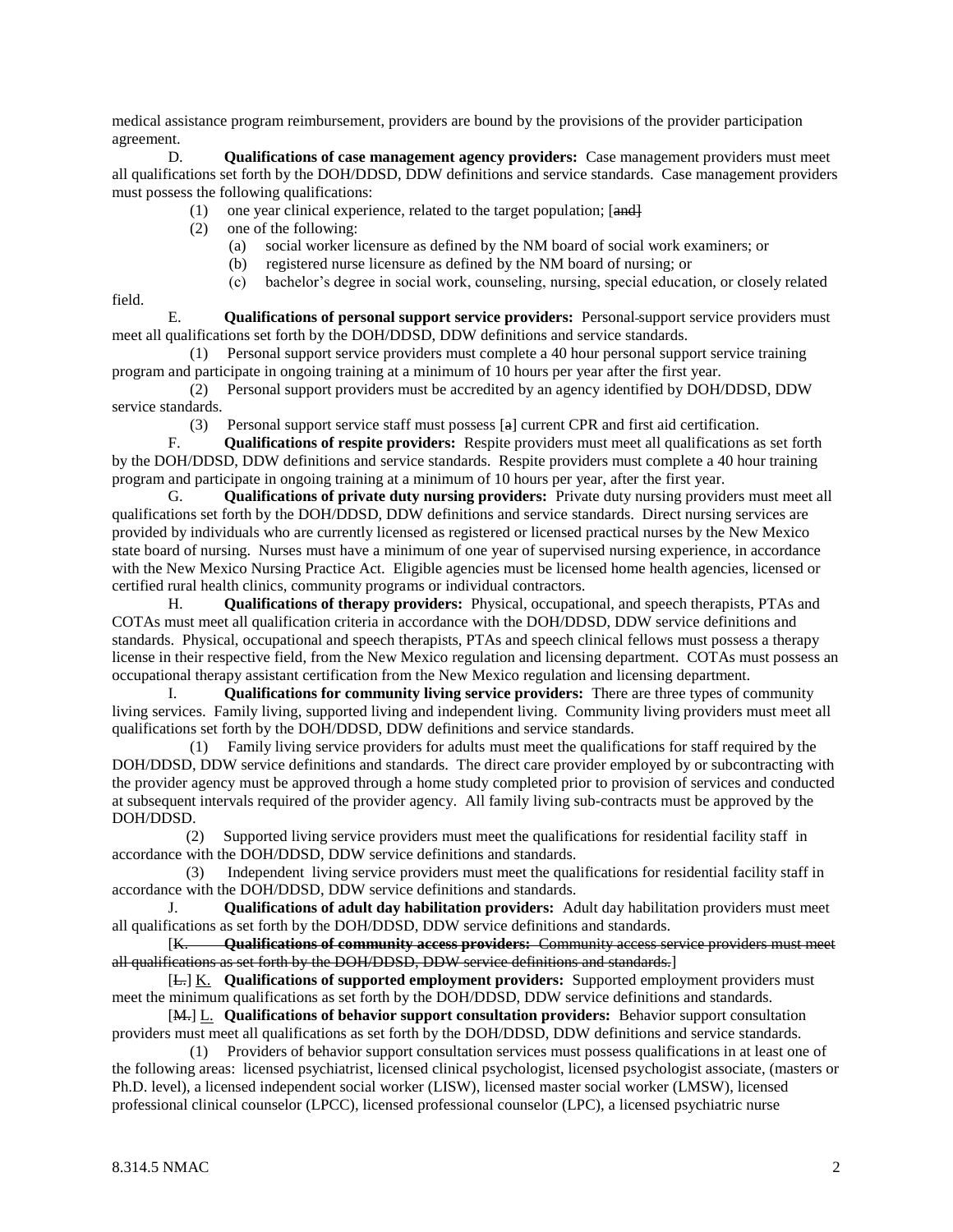(MSN/RNCS), NM licensed marriage and family therapist (LMFT), NM licensed practicing art therapist (LPAT). Other related licenses and qualifications may be considered with DOH/DDSD prior written approval.

 (2) Providers of behavior support consultation must have a minimum of one year of experience working with persons with developmental disabilities. All behavior support consultants must maintain current New Mexico licensure with their professional field licensing body.

[N.] M. **Qualifications of nutritional counseling providers:** Nutritional counseling providers must meet all qualification criteria in accordance with the DOH/DDSD, DDW service definitions and standards. Nutritional counseling providers must be registered as dietitians by the commission on dietetic registration of the American dietetic association.

[O.] N. **Qualifications of environmental modification providers:** Environmental modification providers must be a licensed contractor authorized by the State of New Mexico to complete the specified project. Environmental modification providers must meet all qualification criteria in accordance with the DOH/DDSD, DDW service definitions and standards.

[P.] O. **Qualifications of personal planning facilitation providers:** Personal planning facilitation providers must meet all qualifications as set forth by the DOH/DDSD, DDW definitions and service standards.

Q.] P. **Qualifications of goods and service providers:** Goods and services providers must meet all qualifications as set forth by the DOH/DDSD, DDW definitions and service standards.

[R.] Q. **Qualifications of [tier III] crisis support providers:** [Tier III] Crisis support providers must meet all qualifications as set forth by the DOH/DDSD, DDW definitions and service standards.

[S.] R. **Qualifications for non-medical transportation providers:** Non-medical transportation providers must meet all qualifications as set forth by the DOH/DDSD, DDW definitions and service standards. [8.314.5.10 NMAC - Rp, 8.314.5.10 NMAC, 3-1-07; A, 4/1/12]

**8.314.5.12 ELIGIBLE RECIPIENTS:** [DDW services are limited to individuals who meet the definition of developmental disability and mental retardation or specific related conditions as determined by the DOH/DDSD in accordance with approved DDW criteria, including the following. The individual has a severe chronic disability, other than mental illness, that:

A. is attributable to a mental or physical impairment, including the result from trauma to the brain, or a combination of mental and physical impairments;

B. is manifested before the person reaches the age of twenty-two years;

C. is expected to continue indefinitely;<br>D. results in substantial functional limit

results in substantial functional limitations in three or more of the following areas of major life activity:

 $(1)$  self-care;

(2) receptive and expressive language;

(3) learning;

(4) mobility;

(5) self-direction;

(6) capacity for independent living; and

economic self-sufficiency;

E. reflects the person's need for a combination and sequence of special, interdisciplinary or generic care treatment or other support and services that are of life long or extended duration and are individually planned and coordinated;

F. have mental retardation or a specific related condition; related conditions are limited to cerebral palsy, autism (including asperger syndrome), seizure disorder, chromosomal disorders (e.g. downs), syndrome disorders, inborn errors of metabolism, and developmental disorders of brain formation; and

G. who meet the intermediate care facility for the mentally retarded (ICF/MR) level of care criteria in accordance with 8.313.2 NMAC.] DDW services are intended for individuals who have developmental disabilities limited to mental retardation (MR) or a specific related condition as determined by the DOH/DDSD. The developmental disability must reflect the person's need for a combination and sequence of special interdisciplinary or generic treatment or other supports and services that are lifelong or of extended duration and are individually planned and coordinated. The individual must also require the level of care provided in an intermediate care facility for the mentally retarded (ICF/MR), in accordance with 8.313.2 NMAC.

A. The definition for mental retardation is as follows: mental retardation refers to significantly subaverage general intellectual functioning existing concurrently with deficits in adaptive behavior and manifested during the developmental period.. General intellectual functioning is defined as the results obtained by assessment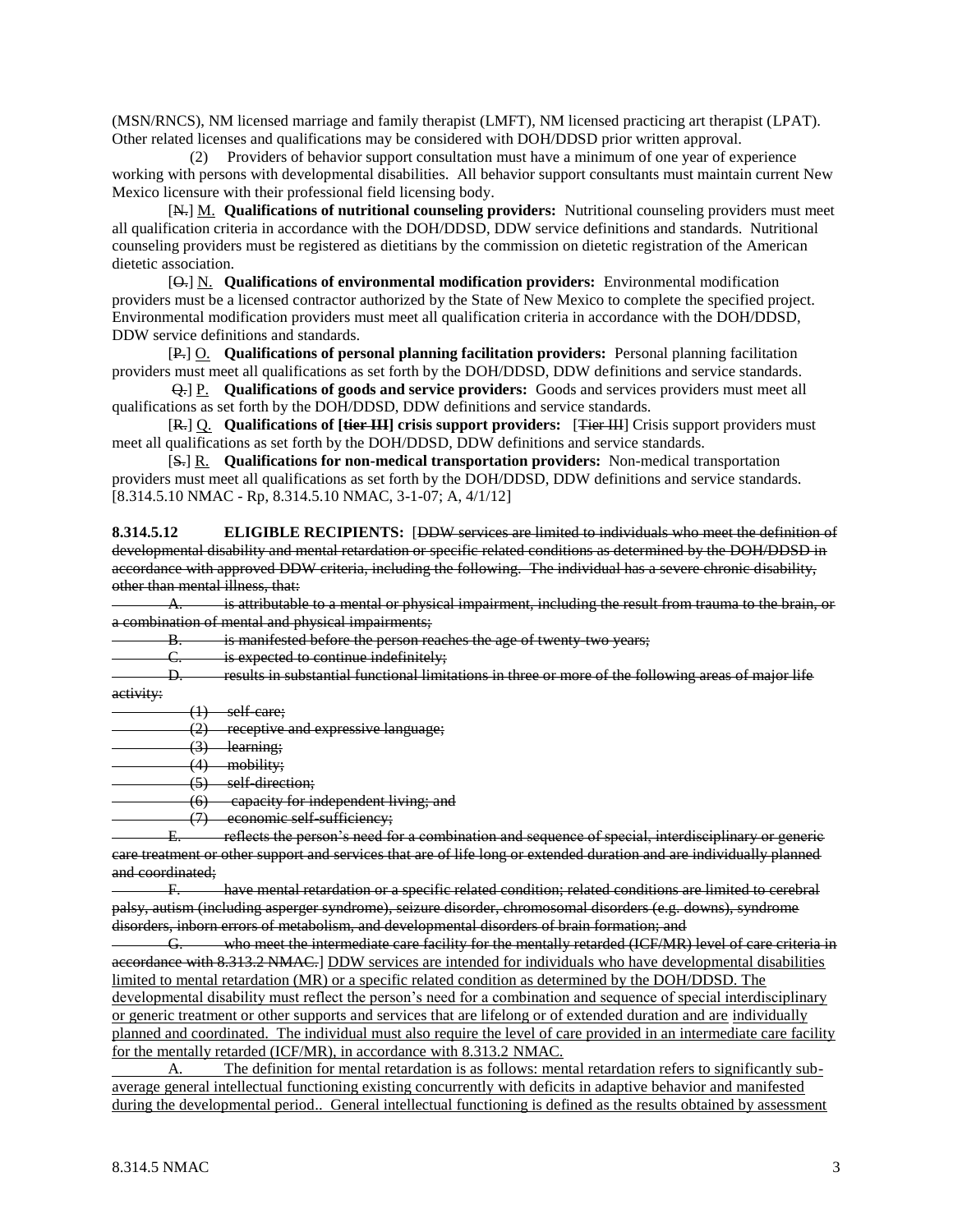| with one or more of the individually administered general intelligence tests developed for the purpose of assessing |  |  |  |  |
|---------------------------------------------------------------------------------------------------------------------|--|--|--|--|
| intellectual functioning.                                                                                           |  |  |  |  |

(1) significantly sub-average is defined as approximately IQ of 70 or below;

 (2) adaptive behavior is defined as the effectiveness or degree with which individuals meet the standards of personal independence and social responsibility expected for age and cultural group; and

 (3) the developmental period is defined as the period of time between birth and the 18th birthday.

B. The definition for specific related condition is as follows: an individual is considered to have a specific related condition if he/she has a severe chronic disability, other than mental illness, that meets all of the following conditions:

 (1) is attributable to cerebral palsy, seizure disorder, autistic disorder (as described in the fourth edition of the diagnostic and statistical manual of mental disorders), chromosomal disorders (e.g. Down) syndrome disorders, inborn errors of metabolism, or developmental disorders of the brain formation;

 (2) results in impairment of general intellectual functioning or adaptive behavior similar to that of persons with mental retardation and requires treatment or services similar to people with mental retardation;

(3) is manifested before the person reaches age 22 years;

(4) is likely to continue indefinitely; and

 (5) results in substantial functional limitations in three or more of the following areas of major life activity:

| (a)  | self-care;                                                                                                |
|------|-----------------------------------------------------------------------------------------------------------|
| (b)  | receptive and expressive language;                                                                        |
| (c)  | learning;                                                                                                 |
| (d)  | mobility;                                                                                                 |
| (e)  | self-direction;                                                                                           |
|      | capacity for independent living; and                                                                      |
| (စ္) | economic self-sufficiency.                                                                                |
|      | $10.214.510 \text{ MHz}$ $\Omega$ $\Omega$ $(14.510 \text{ MHz})$ $(2.1.07 \text{ A}$ $(11.10 \text{ A})$ |

[8.314.5.12 NMAC - Rp, 8.314.5.12 NMAC, 3-1-07; A, 4/1/12]

**8.314.5.13 COVERED WAIVER SERVICES:** This medicaid waiver covers the following services for a specified and limited number of waiver recipients as a cost effective alternative to institutionalization in an ICF-MR. The program is limited to the number of federally authorized unduplicated recipient (UDR) positions and program funding.

A. **Case management services:** Case management services are person-centered and intended to support individuals pursuing their desired life outcomes by assisting them in accessing supports and services necessary to achieve the quality of life that they desire, in a safe and healthy environment. Case management services assist participants in gaining access to needed DDW, medicaid state plan services, and needed medical, social, educational and other services, regardless of the funding source for the services to which access is needed. Case management services include but are not limited to activities such as: assessing needs; facilitating eligibility determination for persons with developmental disabilities; directing the service planning process; advocating on behalf of the individual; coordinating service delivery; assuring services are delivered as described in the individualized service plan (ISP); and maintaining a complete current central client record (e.g. ISP, ISP budget, level of care documentation, assessments).

 (1) Cost-effectiveness is a waiver program requirement mandated by federal policy. The fiscal responsibilities of the case manager include assuring cost containment by preventing the expense of waiver services from exceeding a maximum cost established by DOH and by exploring other options to address expressed needs. Case management services are intended to assist individuals to enable, not replace, existing natural supports and other available community resources in collaboration with waiver services.

 (2) Case managers must evaluate and monitor direct service through face-to-face visits with the individual to ensure the health and welfare of the recipient, and to monitor the implementation of the ISP.

 (3) Case management services must be provided in accordance with the DOH/DDSD DDW service definitions and standards.

#### B. **Personal support services:**

Individuals receiving personal support services live in the community, in their own home or in the home of their family. Personal support/companion services assist the individual with activities of daily living while providing companionship to acquire, maintain or improve social interaction skills in the community or at the job site. Personal support services duties include accompanying the individual to community events and activities of interest to the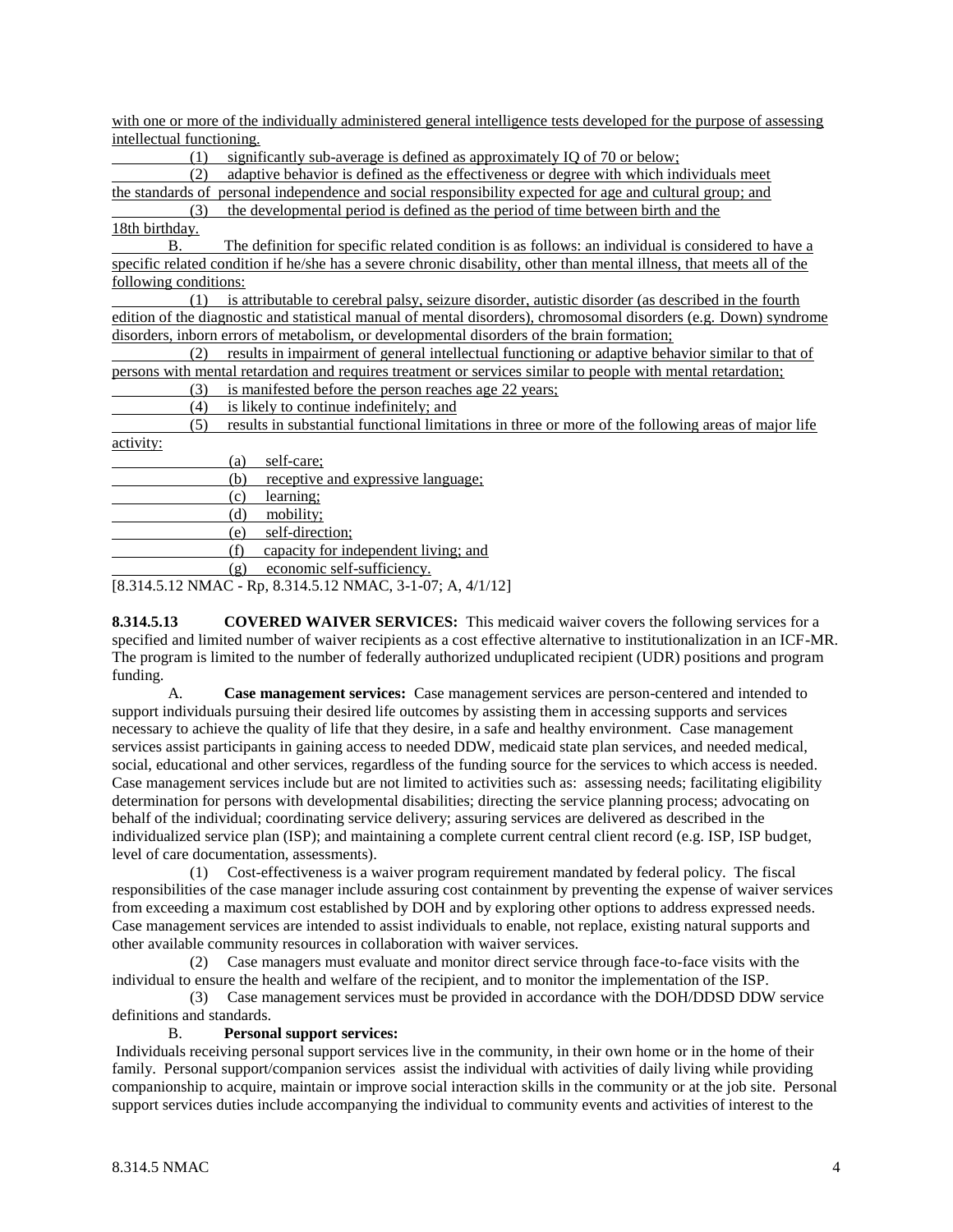individual; assistance at the individual's place of employment; and assistance at the individual's home. Legal guardians or natural family members who meet DOH/DDSD requirements must be approved by DOH/DDSD to provide personal support services. Personal support services may include performing and/or assisting the individual with the following:

 (1) household services, cleaning, laundry, meal preparation and assistance, support service that promote the recipient's independence (appointments, shopping and/or errands, extension of skilled therapy services, individualized exercise program);

 (2) individual care services (hygiene/grooming, oral care with intact swallowing reflux, nail care, perineal care, toileting), minor maintenance of assistive device(s), skin care prevention/maintenance, and mobility assistance (ambulation and transfer);

 (3) individuals requiring the assistance for their individualized bowel and bladder program must be determined to be medically stable; a personal support direct care provider must demonstrate competency to perform individualized bowel and bladder programs.

 (a) An individualized bladder program may include the following tasks: straight in and out catheterization; changing of catheter bag; application and care of external catheter; care of indwelling catheter; individualized crede bladder massage if appropriate; care of indwelling catheter; irrigation of indwelling catheter with medicated or non-medicated solutions; and insertion and care of suprapubic catheter.

 (b) An individualized bowel program may include the following tasks: insertion of medicated or non-medicated suppositories; digital stimulation; enemas; manual impaction removal; and ostomy care, including irrigations, changing, cleaning of bags and skin care;

 (4) assist individuals with self-administration of medication, including prompting and reminding; this must be accomplished in accordance with the New Mexico Nursing Practice Act;

 (5) assist the recipient with eating as determined by the interdisciplinary team; the recipient must have an intact swallowing reflux in order to receive assistance; in the instance where the recipient requires tube feeding, the personal support attendant must be trained and supervised by a registered nurse or this task may be delegated to the personal support attendant as governed by the New Mexico Nursing Practice Act;

 (6) personal support services can be provided with respite services, adult day habilitation, or individual, group and customized supported employment as long as the combination is deemed appropriate in the ISP and is not provided for the same hours of the same day;

 (7) personal support services cannot be included in the ISP in combination with any community living support service (i.e. family living, supported living or independent living); in addition, personal support services may not be provided to recipients by their spouses or to minor recipients by their parents; other family members may be covered as personal support services providers only if the following requirements are met:

(a) the family member meets the qualifications for providers of care;

 (b) there are strict controls to assure that payment is made to the family member only in return for specific services rendered; and;

 (c) there is adequate written justification as to why the family member is the only available provider of care (e.g. a lack of other qualified providers in the geographic area);

 (8) personal support services must be provided in accordance with the DOH/DDSD DDW service definitions and standards.

C. **Respite care services:** Respite is a flexible family support service. The primary purpose of respite is to provide support to the individual and give the primary, unpaid caregiver time away from their duties. The respite care provider assists the individual in activities of daily living to promote the individual's health and safety, as well as maintain a clean and safe environment. Respite will be scheduled as determined by the primary caregiver. Respite services can be included in the ISP with personal support, adult day habilitation, individual, group and customized supported employments and community access as long as the services are not provided for the same hours of the same day with the exception of therapies and case management. Respite services cannot be provided for individuals receiving supported or independent living services. Respite may be provided in the client's own home, in a provider's home or in a community setting of the family's choice. Respite services must be provided in accordance with the DOH/DDSD DDW service definitions and standards.

D. **Private duty nursing:** Private duty nursing services are provided by registered nurses or licensed practical nurses to adults. Nursing intervention are activities, procedures and treatments provided to treat a physical condition, physical illness or chronic physical disability. Activities, procedures and treatments may include, but not be limited to: health assessment; aspiration precautions; bowel management; feeding tube management; health education; health screening; infection control; medication management; medication administration; nutrition management; oxygen management; seizure management; seizure precautions; self-care assistance, skin care;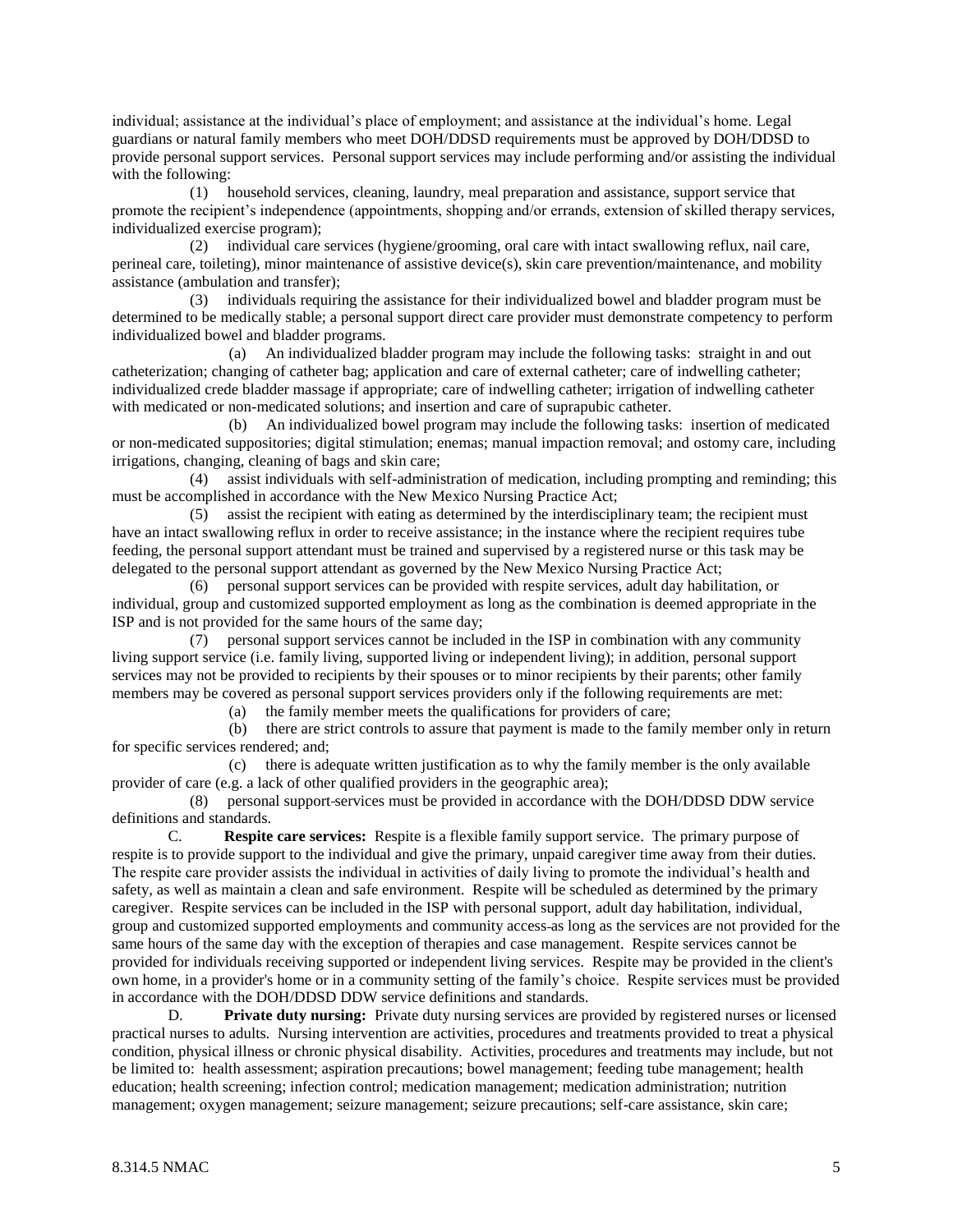teaching of prescribed medication; weight management; wound care; and staff supervision of such activities, procedures and treatment. (Children receive this service through the medicaid early periodic screening, diagnosis and treatment [EPSDT] program.)

(1) Nursing services may be combined with other services, except as specified below.

(a) Nursing services cannot be included in the ISP for individuals receiving a community living

 (b) Because nursing is included in the adult day habilitation rate, any nursing provided during the hours of adult day habilitation cannot be billed as a separate service.

 (2) Private duty nursing services must be provided in accordance with the DOH/DDSD DDW service definitions and standards.

E. **Therapy services for adults:** Therapy services include physical therapy, occupational therapy and speech and language therapy. Based on therapy goals, services may be delivered in an integrated natural setting, clinical setting or in a group setting.

 (1) **Individual integrated therapy:** Individual integrated therapy services are provided within the natural context of an individual's life (i.e. home, day habilitation site, vocational site or community locations). Consultative services may be provided at ISP planning meetings. This model does not include services provided in an isolated, non-integrated manner unless a direct skilled therapy service is provided and applied to a functional activity/routine in collaboration with a caregiver during the same session.

 (2) **Individual clinical therapy:** Individual clinical therapy services are provided in a clinic setting such as in a therapist's office or when services are delivered in an isolated, non-integrated manner. A clinical context would include any location that an individual would not otherwise visit, if they did not have a therapy appointment.

 (3) **Group integrated therapy:** Group integrated therapy services are delivered in a group with a ratio of two or three individuals to one therapist designed to benefit the individuals involved due to a group context. The context of the group must reflect the context of a naturally occurring activity/routine i.e., yoga group instruction; social interaction; leisure activity; etc.

 (4) **Group clinical therapy:** Group clinical therapy services are delivered in a clinical setting, in a group with a ratio of two or three individuals to one therapist designed to benefit the individuals involved due to a group context. A clinical setting would include any location that an individual would not otherwise visit, if they did not have a therapy appointment.

 (5) **Physical therapy:** Physical therapy is a skilled therapy service performed by a licensed physical therapist or a licensed physical therapist assistant (PTA) under the supervision of a licensed physical therapist. Services include the diagnosis and management of movement dysfunction and the enhancement of physical and functional abilities. Physical therapy addresses the restoration, maintenance and promotion of optimal physical function, wellness and quality of life related to movement and health. Physical therapy activities: increase, maintain or reduce the loss of functional skills; treat a specific condition clinically related to an individual's developmental disability; or support the individual's health and safety needs. Activities include the identification, implementation or training of therapeutic strategies to support the individual and their family or support staff in efforts to meet the individual's ISP vision and goals.

 (6) **Occupational therapy:** Occupational therapy is a skilled therapy service performed by a licensed occupational therapist or certified occupational therapy assistant (COTA) under the supervision of a licensed occupational therapist. Occupational therapy services include diagnosis, assessment and management of functional limitations intended to assist adults to regain, maintain, develop and build skills that are important for independence, functioning and health. Occupational therapy services typically include: customized treatment programs to improve one's ability to perform daily activities; comprehensive home and job site evaluations with adaptation recommendations; performance of skills assessments and treatment; assistive technology recommendations and usage training; and guidance to family members and caregivers. Occupational therapy services: increase, maintain or reduce the loss of functional skills; treat specific conditions clinically related to an individual's developmental disability; or support the individual's health and safety needs. Activities include the identification, implementation or training of therapeutic strategies to support the individual and their family or support staff in efforts to meet the individual's ISP desired outcomes and goals. Based on therapy goals, services may be delivered in an integrated natural setting, clinical setting or in a group setting.

 (7) **Speech therapy:** Speech therapy is a specialized therapy service performed by a licensed speech language pathologist or a speech clinical fellow under the supervision of a licensed speech language pathologist. Speech therapy services include the diagnosis, counseling and instruction related to the development and disorders

service;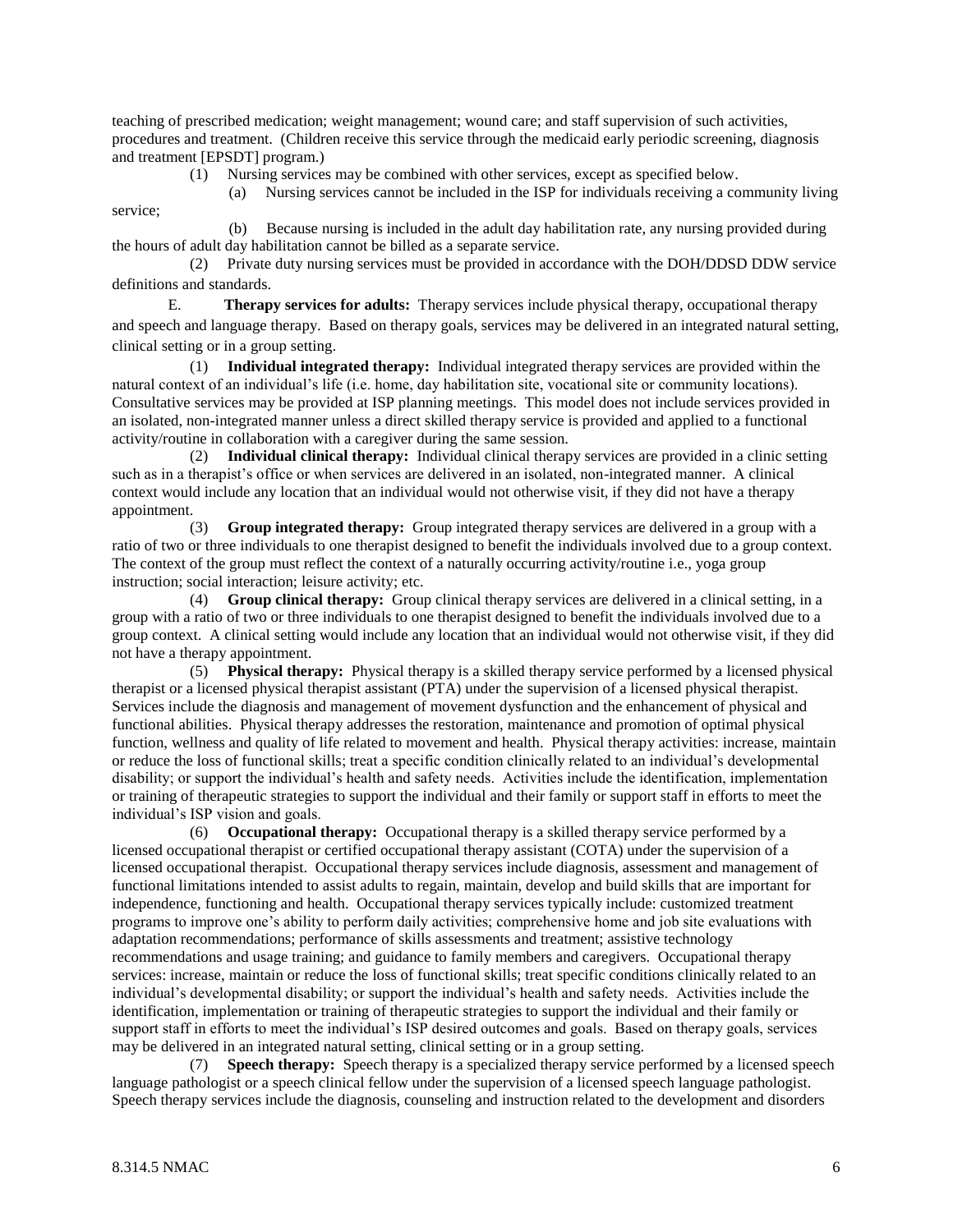of communication including speech fluency, voice, verbal and written language, auditory comprehension, cognition, swallowing dysfunction, oral phyaryngeal or laryngeal, or sensory motor competencies. Speech language pathology is also used when an individual requires the use of an augmentative communication device. Services are intended to improve or maintain the individual's capacity for successful communication, to lessen the effects of the individual's loss of communication skills, or to improve or maintain the individual's ability to eat foods, drink liquids, and manage oral secretions with minimal risk of aspiration, other potential injuries or illnesses related to swallowing disorders. Activities include identification, implementation and training of therapeutic strategies to support the individual and their family or support staff in efforts to meet the individual's ISP vision and goals. Based on therapy goals, services may be delivered in an integrated natural setting, clinical setting or in a group setting.

 (8) Providers of therapy services must prepare progress notes and reports as required by the DOH or designee, including analysis of data, progress, effectiveness of strategies and significant events in the individual's life which may impact progress. Physical, occupational, and speech therapy services must be provided in accordance with the DOH/DDSD DDW service definitions and standards.

F. **Therapy services for children:** Therapy services include physical therapy, occupational therapy and speech and language therapy. Based on therapy goals, services may be delivered in an integrated natural setting, clinical setting or in a group setting.

 (1) **Individual integrated therapy:** Individual integrated therapy services are provided within the natural contexts of an individual's life (i.e. home, day habilitation site, vocational site, community locations). Consultative services may be provided at ISP planning meetings. This model does not include services provided in an isolated, non-integrated manner unless a direct skilled therapy service is provided and applied to a functional activity/routine in collaboration with a caregiver during the same session.

 (2) **Individual clinical therapy:** Individual clinical therapy services are provided in a clinic setting such as in a therapist's office or when services are delivered in an isolated, non-integrated manner. A clinical context would include any location that an individual would not otherwise visit, if they did not have a therapy appointment.

 (3) **Group integrated therapy:** Group integrated therapy services are delivered in a group with a ratio of two or three individuals to one therapist designed to benefit the individuals involved due to a group context. The context of the group must reflect the context of a naturally occurring activity/routine i.e. yoga group instruction; social interaction; leisure activity; etc. One therapist can bill for no more than three individuals regardless of the number of participants.

 (4) **Group clinical therapy:** Group clinical therapy services are delivered in a clinical setting, in a group with a ratio of two or three individuals to one therapist designed to benefit the individuals involved due to a group context. A clinical setting would include any location that an individual would not otherwise visit, if they did not have a therapy appointment. One therapist can bill for no more than three individuals regardless of the number of participants.

 (5) **Physical therapy for children:** Services are delivered by a licensed physical therapist to provide services not covered by the state plan under medicaid EPSDT requirements, nor through an individualized education program (IEP) through the public schools. Services include: physical therapy interventions that are used to promote participation in community integration activities as defined in the DDW service standards; adaptation of exercise equipment and associated training for family members or other support persons to promote ongoing fitness of the child; assessment for appropriate environmental modifications in the home as described in the DDW service standards; recommendations for equipment, techniques or therapy interventions to increase family or caregiver ability to provide support for the child's comfort and conveniences; interventions for children with swallowing disorders to prevent aspiration in accordance with the team approach described in the DOH/DDSD aspiration prevention policy and procedures, as appropriate to the therapist's scope of practice; coordination with other therapists serving the child through EPSDT or the public schools or with other disciplines on the child's DDW interdisciplinary team; and associated evaluation, assessment and training of the child, family or other caregivers related to the above activities.

 (6) **Occupational therapy for children:** Services are delivered by a licensed occupational therapist to provide services not covered by the state plan under medicaid EPSDT requirements, nor through an IEP through the public schools. Services include: occupational therapy interventions that are used to promote participation in community integration activities as defined in the DDW service standards; adaptation of exercise equipment and associated training for family members or other support persons to promote ongoing fitness of the child; assessment for appropriate environmental modifications in the home as described in the DDW service standards; recommendations for equipment, techniques or therapy interventions to increase family or caregiver ability to provide support for the child's comfort and conveniences; interventions for children with swallowing disorders to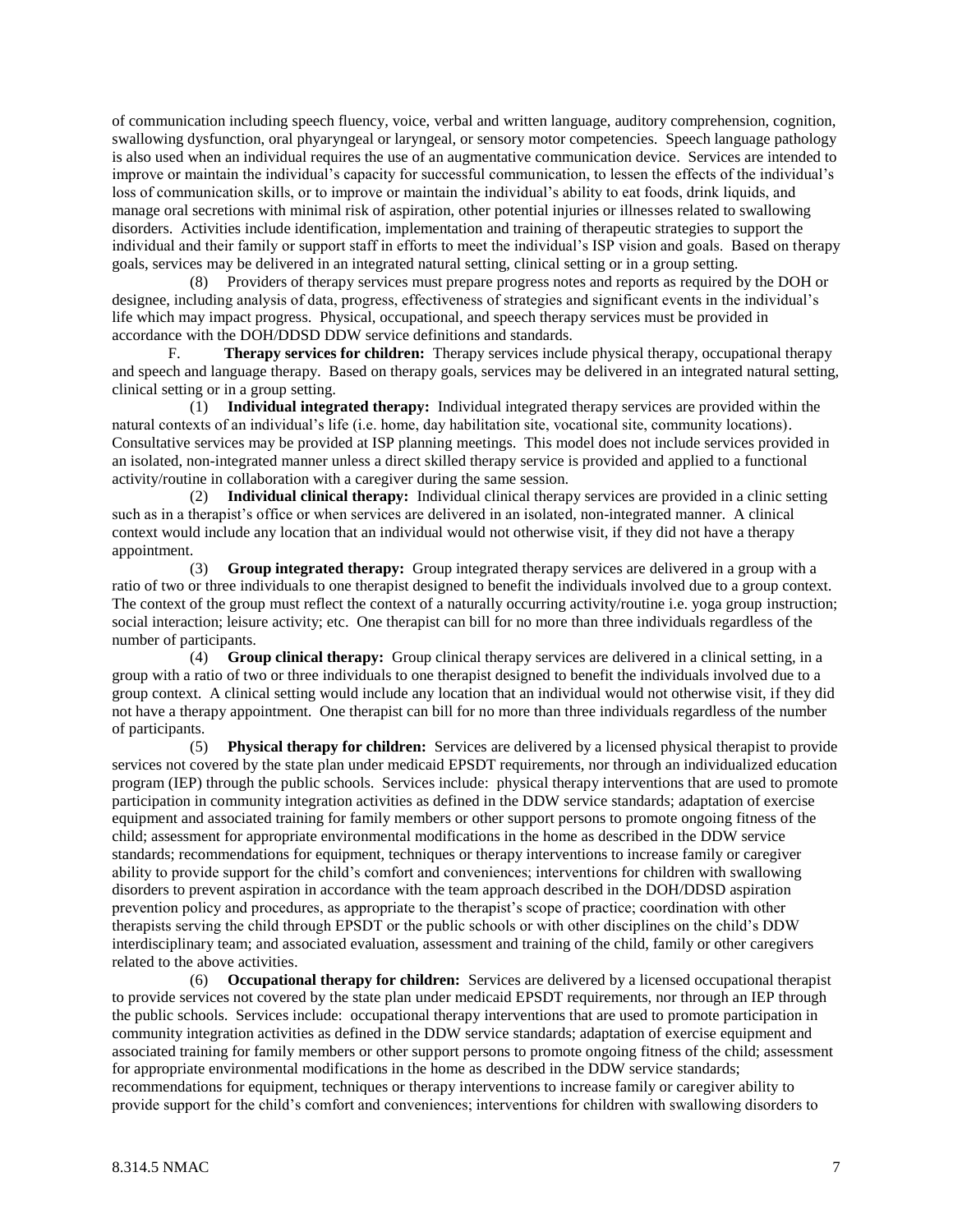prevent aspiration in accordance with the team approach described in the DOH/DDSD aspiration prevention policy and procedures, as appropriate to the therapist's scope of practice; coordination with other therapists serving the child through EPSDT or the public schools or with other disciplines on the child's DDW interdisciplinary team; and associated evaluation, assessment and training of the child, family or other caregivers related to the above activities. Based on therapy goals, services may be delivered in an integrated natural setting, clinical setting or in a group setting.

 (7) **Speech and language pathology for children:** Services are delivered by a licensed speech language pathologist to provide services not covered by the state plan under medicaid EPSDT requirements, nor through an IEP through the public schools. Speech language services: interventions to promote participation in community integration activities as defined in the DDW service standards; interventions for children with swallowing disorders to prevent aspiration in accordance with the team approach described in the DOH/DDSD aspiration prevention policy and procedures, as appropriate to the therapist's scope of practice; recommendations for equipment, techniques or therapy interventions to increase family or caregiver ability to facilitate; coordination with other therapists serving the child through EPSDT or the public schools or with other disciplines on the child's DDW interdisciplinary team; and associated evaluation, assessment and training of the child, family or other caregivers related to the above activities. Based on therapy goals, services may be delivered in an integrated natural setting, clinical setting or in a group setting.

G. [**Community living services] Living support services:** [Community living] Services are intended to provide persons with the assistance and support needed in a home environment in order to increase or maintain an individual's capacity for independent functioning, self-determination, interdependence, productivity and integration in the community. Community living services are only available for individuals for whom no other residential or support options are clinically appropriate to meet the needs of the individual. Community living services must be justified by the IDT as the only service which can meet the needs of the individual.

(1) This service includes personal support, and nutritional counseling  $[and$  nursing supports $]$  and, therefore, personal support nutritional counseling [and private duty nursing] services may not be included in an ISP for an individual receiving [community] living support services. Respite services cannot be provided to individuals receiving supported or [independent] shared living services. Room and board costs are reimbursed through the individual's SSI or other personal accounts and cannot be paid through the waiver service.

(2) This service is available to individuals 18 years of age or older.]

 (3) This service may be available to individuals under 18 years of age in extraordinary circumstances and are approved by the DOH/DDSD Director on a case-by-case basis. [Community living] Living support services for individuals under 18 years of age may not be provided by legally responsible individuals.

 (4) Legally responsible individuals (i.e. spouses or parents of minor children) may not be paid for any services that they would ordinarily perform in the household for individuals of the same age who did not have a disability or chronic illness.

 (5) This medicaid waiver covers the following three living supports services. Each of these services is a distinct service and must be billed in accordance with DDSD of the DOH standards:

 (a) **Family living services**: These services may be furnished by a companion, surrogate, foster or natural family member who has been studied and approved to provide family living in the individual's home or the home of the family living provider. Legal guardians or natural family members who meet the DOH/DDSD requirements must be approved by DOH/DDSD to provide family living services.

 (i) Family living can be provided to no more than two individuals with developmental disabilities in the home environment at a time.

 (ii) The direct support provider must be present when the individual is in the home, as described in the ISP or other coverage specified below.

 (iii) The direct support provider is responsible for services up to 24 hours per day as described in the ISP, but does not include time when an individual is in an employment, school, adult habilitation or other day program. Twenty-four hour support includes coverage in the residential setting during times when the individual is unable to attend other scheduled services  $[and/or]$  or activities due to reasons beyond their control (e.g. illness). The direct support provider is responsible for arrangements for back-up supports and staffing. The person(s) providing back-up supports and staffing must be listed with and meet the requirements of the provider agency.

 (iv) The provider agency is responsible for providing on-call emergency staffing coverage. The 24 hour per day requirement may be met through the emergency on-call system, when necessary. If the individual requires emergency staffing services, those services must reach the individual within 60 minutes.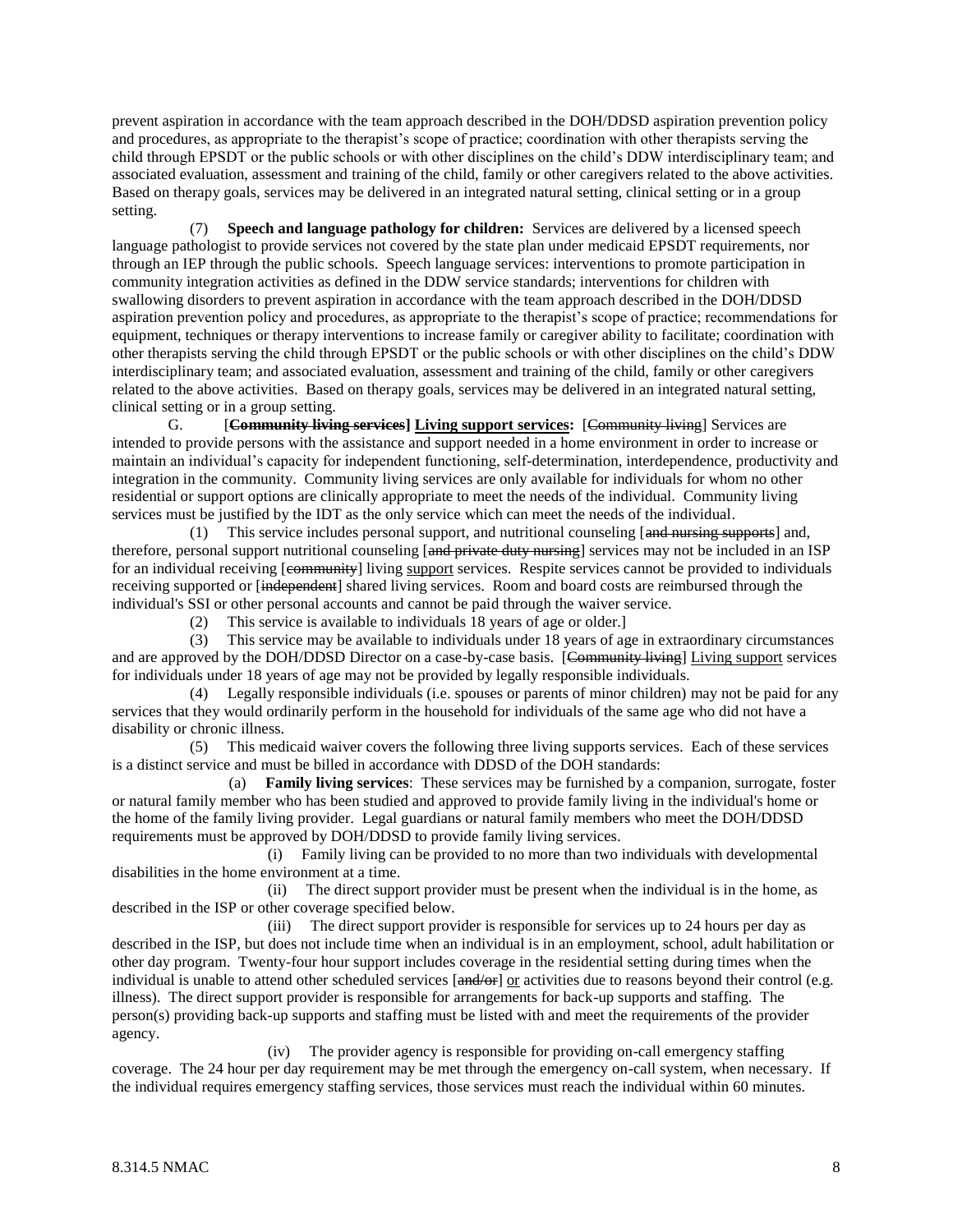(v) Family living direct support providers must complete all DOH/DDSD requirements for approval, including completion of a home study, and compliance with all relevant policies, procedures, standards, requirements and training.

- (vi) Substitute care is available to individuals receiving family living services.
- (vii) Family living cannot be included in the ISP for individuals receiving any other living

 (viii) The family living direct support provider may be a single person, couples, roommates, companions, friends, and natural family members. The direct support provider may not be the spouse of the individual served. Family members providing direct supports to the recipient with developmental disabilities must meet all the requirements for approval and ongoing service provision as other family living direct support providers.

 (ix) Family living services must be provided in accordance with the DOH/DDSD DDW service definitions and standards.

 (b) **Supported living services:** Supported living services are provided in a home setting to four or fewer individuals. This service model can only be accessed by individuals for whom all other residential services are clinically inappropriate and is documented in the ISP. Supported living services must be available up to 24 hours per day, as determined by the IDT, but does not include time when an individual is in an employment, school, adult habilitation or other day program. Supported living is not an appropriate model for individuals needing less than 340 hours of face-to-face service and support per month. Twenty-four hour staff support includes coverage in the residential setting during times when persons are unable to attend other scheduled services and/or activities due to reasons beyond their control (e.g. illness). Additional residential staff support may also be available in an emergency through an on-call system. If the individual requires on-call services, those services must reach the individual within 60 minutes. Supported living provider services must be provided in accordance with the DOH/DDSD DDW service definitions and standards.

 (c) **Independent living services:** Independent living services are individual intervention and support services promoting a more independent environment and life style. Independent living supports are only provided in the individual's home and community in groups of three or fewer individuals with developmental disabilities. Individuals must be at least 18 years of age. Staff support is available as needed and is furnished on a planned periodic schedule of less than 24 hours per day as required in the ISP. Unscheduled staff support may be available through an on-call system. If the individual requires on-call services, those services must reach the individual within 60 minutes. Independent living is reimbursed at two levels based on the number of support hours needed. Providers serving individuals requiring at least 20 but less than 100 hours of support per month will be reimbursed at level II rates. Individuals requiring 100 or more hours per month will receive level I funding. Independent living cannot be included in the ISP for individuals receiving any other community living service. Independent living services must be provided in accordance with the DOH/DDSD DDW service definitions and standards.]

H. **Community inclusion services**: Community inclusion services provide individuals with connection to and membership in the same community life that is desired and chosen by the general population. This includes: purposeful, meaningful and equitably paid work; sustained opportunity for self-empowerment and personal relationships; skill development in natural settings; and social, education and community membership activities that are specified in the individual's ISP. Community inclusion services also assist the individual to develop skills and relationships that reduce dependence on paid, specialized services. Community inclusion services include the following: [community access,] supported employment and adult habilitation.

 (1) Community inclusion services support measurable individual progress as specified in the ISP including the individual's personal definition of a meaningful day. The outcome of community inclusion services is that the individual becomes an integral part of his community in the manner desired by the individual.

 (2) Community inclusion providers must be provided in accordance with the DOH/DDSD DDW services definitions and standards.

(3) Community inclusion services include the following:

 [(a) **Community access services:** Community access services are designed to promote maximum participation in community life, support individuals in achieving their desired outcome, promote selfadvocacy, and enhance a participant's ability to control his environment through focused teaching of adaptive skills, self-help and socialization skills. These services may be used by adults and children. For children and youth, the objective of the community access services is to support the family in understanding and promoting his child's development. This service promotes the acquisition and retention of skills necessary for the child to participate successfully in family and community life as well as future employment. Community access services addresses the

support service.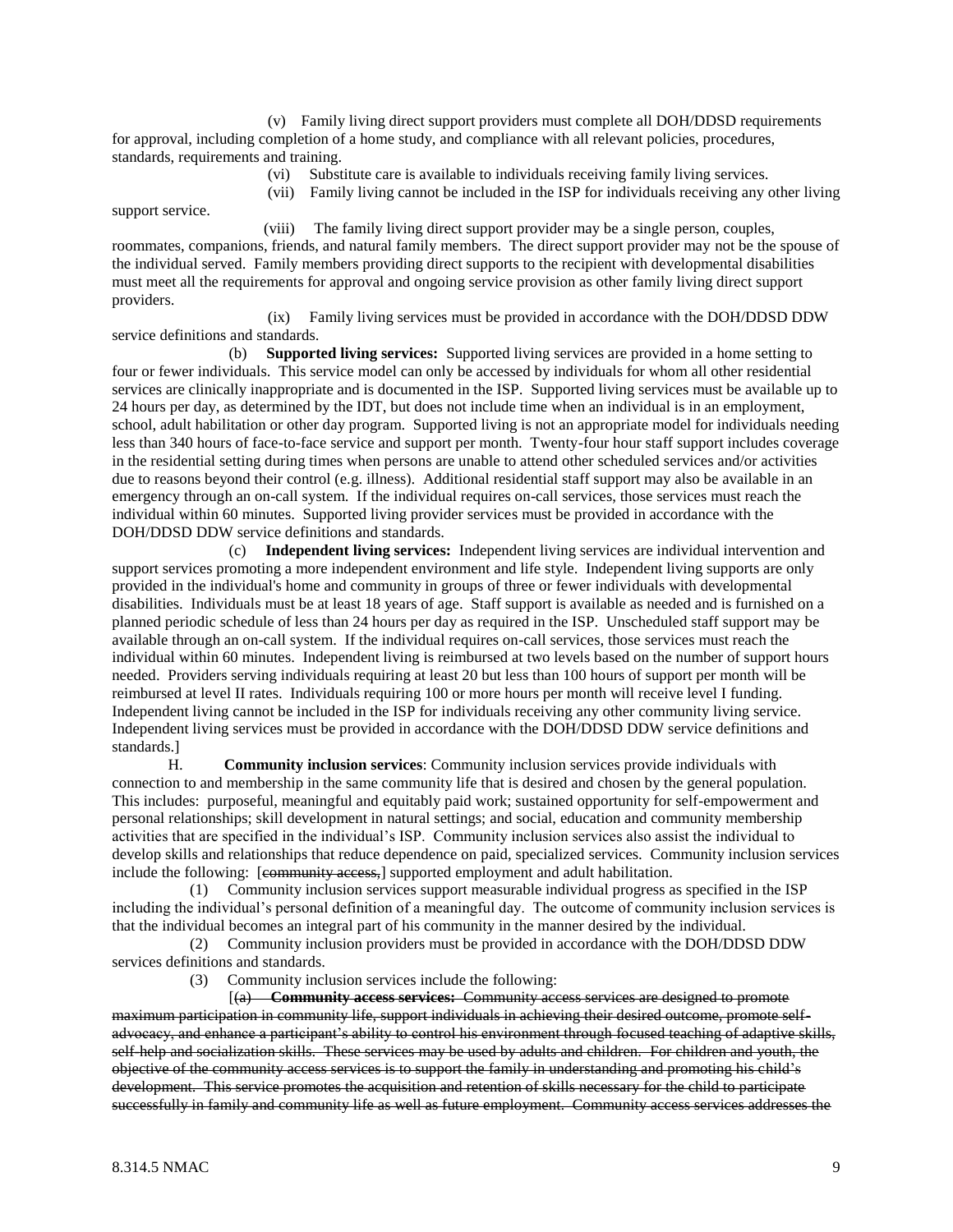child's development in natural settings with age appropriate strategies of self-help, cognitive, physical/motor, communication, and social skills; potentially reducing dependence on specialized supports.

 (i) Community access services may be provided in a group (not to exceed three persons), or individual arrangement as outlined in the ISP. Services must accommodate non-traditional hours (e.g., evenings) as outlined in the ISP. Services are to be provided in integrated environments that enhance the person's contribution to the community and increase independence.

 (ii) Community access cannot replace, supplant, or duplicate services included in community living services.

 (iii) Community access services can be provided with any other service, as long as the combination is deemed appropriate in the ISP and as long as the services are not provided for the same hours of the same day, except for therapies or case management.

 (iv) Community access services must be provided in accordance with the DOH/DDSD DDW service definitions and standards.

 (b)] (a) **Supported employment services:** Supported employment services are intended to provide ongoing supports, as needed for persons seeking or maintaining community based employment for which compensation, if it is covered work, would be made in compliance with the Fair Labor Standards Act (FLSA) and New Mexico labor laws. Supported employment services may be conducted in a variety of settings, in which most persons employed do not have disabilities. Activities are designed to increase or maintain the individual's skills and independence; and may include job development, job placement, and job coaching. Individuals are eligible for DD waiver supported employment services insofar as the service is not otherwise available or appropriate under a program funded under the Rehabilitation Act of 1973, VI-C funds available through the division of vocational rehabilitation, New Mexico public education department (as amended, 1992). DOH will require reporting on supported employment services as specified in the DDSD of the DOH DDW service definitions and standards. Waiver services included in this category are individual supported employment, group supported employment and customized supported employment.

 [(c)] (b) **Group supported employment:** Group supported employment provides onsite supervision of persons with developmental disabilities working as part of a group in a community-based employment setting, including employment by the provider agency, which promotes opportunities for integration with non-disabled people. Supervision and support is usually furnished on a continual basis as scheduled by the provider or may include full or part-time supervision by the employer.

 (i) Reimbursement to the recipient must be at prevailing hourly wage with regard to productivity and in compliance with the Federal Fair Labor Standards Act. Wages are to be commensurate with the hourly wages or salaries of those performing the same or similar work.

 (ii) Group supported employment services must be provided in accordance with the DOH/DDSD DDW service definitions and standards.

 (iii) Group supported employment services can be provided with any other service, as long as the combination is deemed appropriate in the ISP and as long as the services are not provided for the same hours of the same day; however, therapy services are reimbursable when provided simultaneously.

 [(d)] (c) **Individual supported employment:** Individual supported employment offers one-toone support to participants placed in jobs in the community and support is provided at the work site as needed for the individual to learn and perform the job. Participants must have the opportunity for integration into work settings where most of the people in the work setting are not disabled. Individual supported employment may include competitive jobs in the public or private sector and self-employment. The service delivery model for individual supported employment includes a job coach, job developer and personal support companion. Providers must document time spent on allowable activities on behalf of the individuals and include at least two face-to-face contacts with the individual each month in order to receive reimbursement.

 (i) Supervision and supports are furnished in response to the individual's needs and preferences. Full time support may be needed at the beginning of employment. The fading of support is required in accordance with the ISP supported employment fading plan as the recipient stabilizes in the job. A fading plan must include supports and training needed for a specified period of time at a defined level or degree. The plan will specify natural supports available to the recipient and will address related training for the employer's staff who will be providing the supports. The provider agency will furnish coordination activities including assistance in arranging transportation, job development and job placement.

 (ii) Reimbursement to the recipient must be paid at prevailing hourly wages with regard to productivity and in compliance with the Federal Fair Labor Standards Act.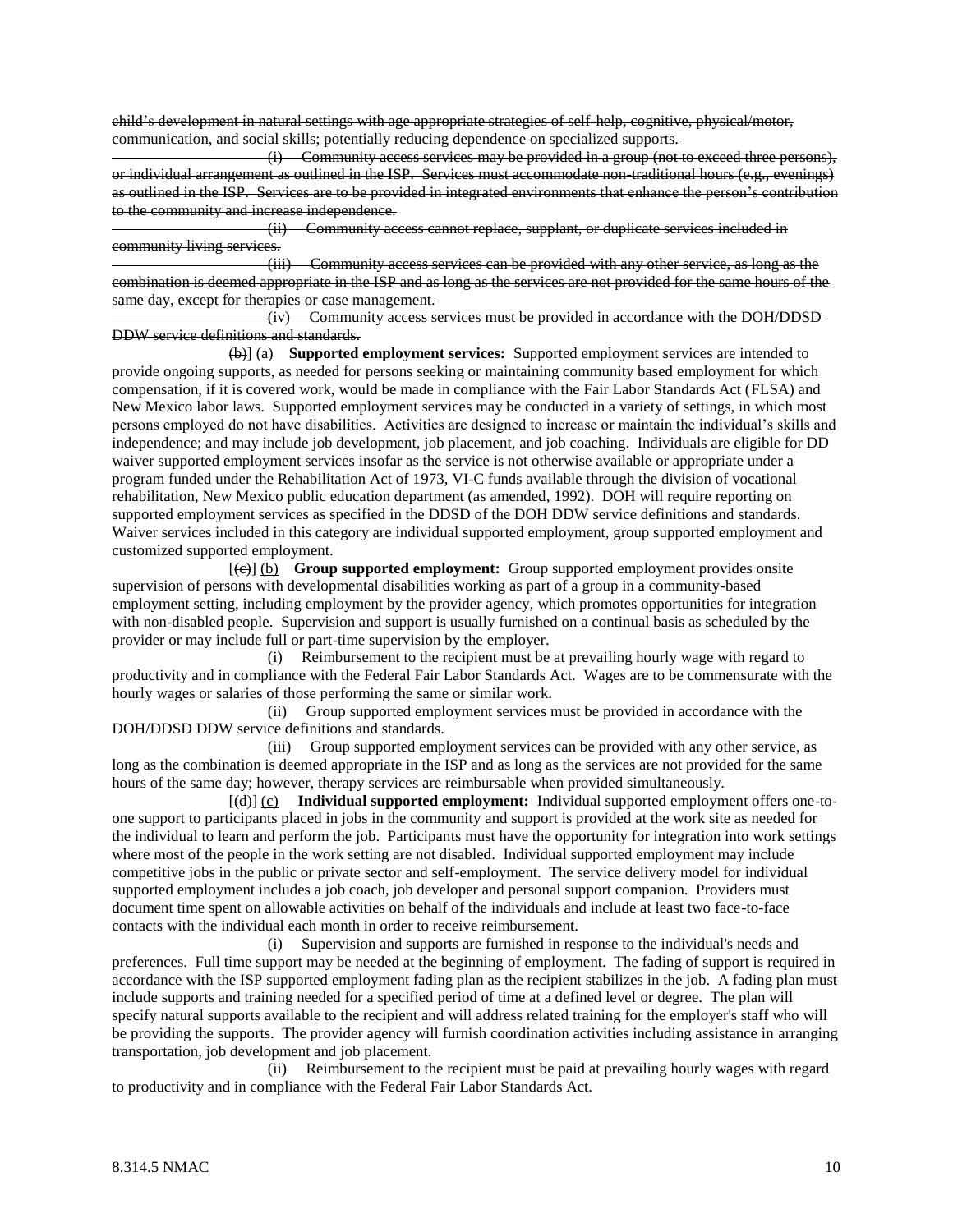(iii) Supported employment services are described in the ISP and must be provided in accordance with the DOH/DDSD DDW service definitions and standards. Individual supported employment services can be provided with any other service, as long as the combination is deemed appropriate in the ISP and as long as the services are not provided for the same hours on the same day; however, therapy services are reimbursable when provided simultaneously.

 [(e)] (d) **Self-employment:** Self-employment services assist the individual to gain selfemployment or engage in other entrepreneurial initiatives. The service delivery model for self-employment services includes a business consultant and a personal support companion if needed. The business consultant assists the individual with the development of a business plan; location of business loans and leverage of other financial resources; marketing, advertising, obtaining a business license, permits, tax registration and other legal requirements for a business enterprise; and with banking services, financial management and the development and maintenance of information management systems necessary for business operations. Self-employment services must be provided in accordance with the DOH/DDSD DDW service definitions and standards.

 [(f)] (e) **Intensive supported employment:** Intensive supported employment offers individual's one-to-one job coaching for employed individuals in integrated community based settings. Intensive supported employment is intended for individuals who need 1:1 job support (face-to-face) 32 or more hours per month.

I. **Adult habilitation services:** Adult habilitation services are designed to meet the needs of individuals 18 years of age or older. The service consists of daily functional and purposeful activities, including choice-making and community membership, specified by the IDT members that relate to his desired outcomes, objectives, interests and skills that leads to a reduction of dependence on paid, specialized services. The objective of adult habilitation services is to support measurable individual progress toward ISP specified outcomes, as well as, to meet the individual's personal definition of a meaningful day. Adult habilitation services include participation in adult education; identification of community resources and connections; development of pre-vocation skills; opportunities to pursue hobbies and recreation, leisure or other interests; transportation during adult habilitation services; personal care and activities of daily living; assistance with self-administration of medication; reminding, observing, monitoring of medication and pharmacy needs; and medication administration. When individuals receive compensation in adult habilitation settings, the compensation shall comply with the Fair Labor Standards Act and code of federal regulations. Medicaid funds (e.g. the provider agency's reimbursement) may not be used to pay the individual for work.

 (1) Adult habilitation services that are segregated (e.g. center-based or sheltered work) are time limited as determined by the IDT to support movement to more appropriate, integrated, and age appropriated options such as employment.

 (2) Personal support, nutritional counseling and nursing supports are included in adult day habilitation services. Therefore, personal support, nutritional counseling and private duty nursing services may not be included as separate billable services in the ISP for the time period in which the individual is receiving adult habilitation services.

 (3) Adult habilitation services must take place outside of the individual's residence or any other residential setting unless approved as an exception by DOH/DDSD in accordance with the DOH/DDSD DDW service standards.

 (4) Adult habilitation services must be provided in accordance with the DOH/DDSD DDW service definitions and standards.

J. **Behavior support consultation services:** Behavior support consultant services consist of functional support assessments, positive behavioral support plan development, training and support coordination for an individual and their IDT related to behaviors that compromise an individual's quality of life. Factors that compromise an individual's quality of life include behaviors that: interfere with forming and maintaining relationships, integrating into the community, or completing activities of daily living; or pose a health and safety risk to the individual or others. Providers of behavior support consultation services must prepare progress notes and reports as required by DOH or its designee, including progress, effectiveness of strategies and significant events in the individual's life, which may impact progress. Behavior support consultation services must be provided in accordance with the DDSD DDW service definitions and standards.

K. **Nutritional counseling services:** Nutritional counseling is designed to meet unique food and nutrition needs presented by persons with developmental disabilities. This service does not include oral-motor skill development services, such as those services provided by a speech pathologist. Because nutritional counseling is included in the reimbursement rate for [community] living support services and [adult day habilitation] nutritional counseling cannot be billed as a separate service during the hours of [community] living supports or [day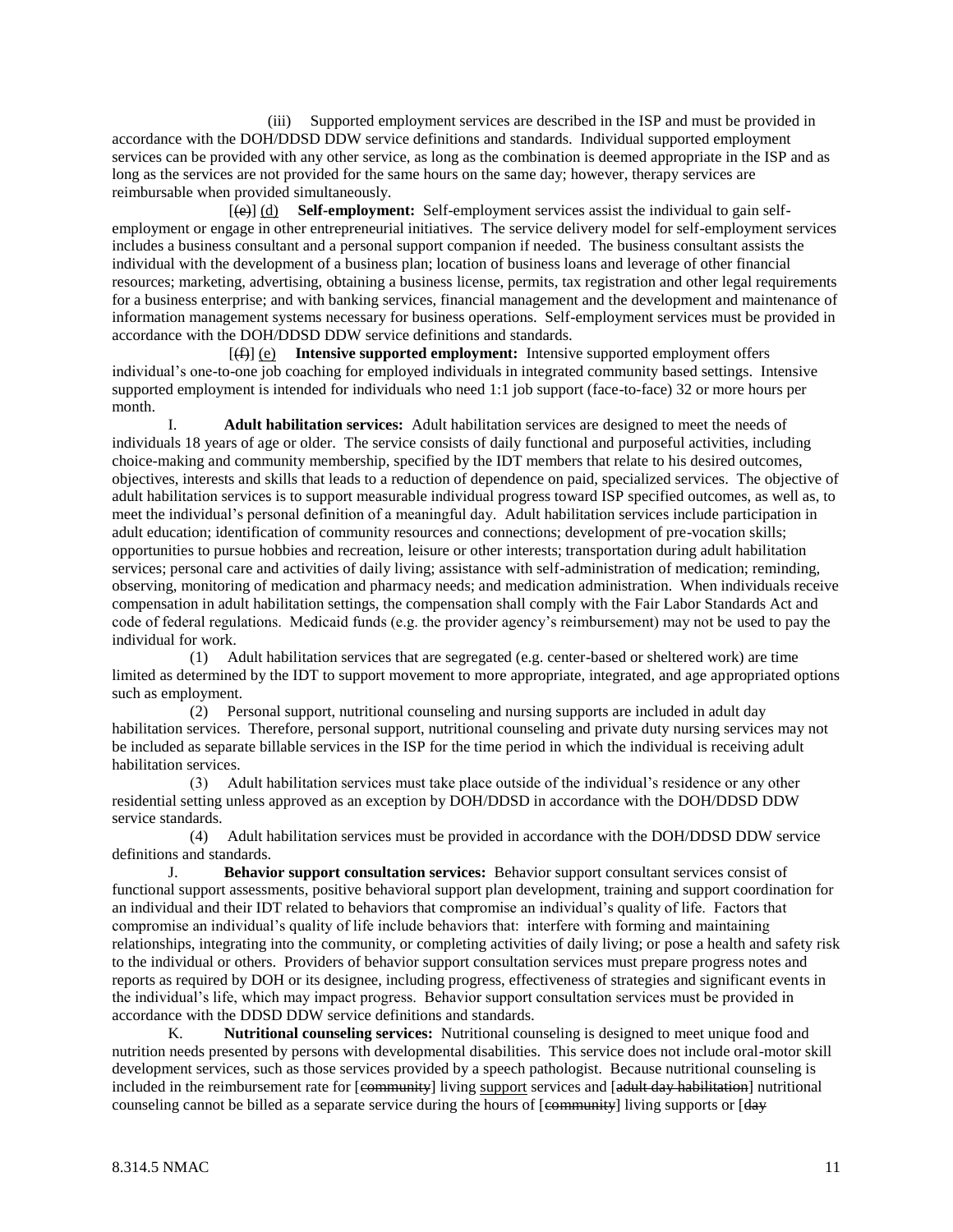habilitation]. Nutritional counseling services must be provided in accordance with the DOH/DDSD DDW service definitions and standards.

L. **Outlier services:** Outlier services cover individuals recognized as having extreme medical needs or behavioral issues requiring services of a frequency, duration, and intensity that surpass those described in other covered DDW services. Outlier services reimburse providers for those few individuals that meet outlier services criteria. Reimbursement is only available after approval has been given by the DOH/DDSD or its designee. Outlier residential services are available only to individuals who receive supported living services. Outlier habilitation services are available to only individuals in adult habilitation. The outlier services are intended to meet the needs of individuals with severe chronic needs. Individuals with short term acute support needs are covered within the existing rates or through supports available through the regular medicaid state plan package. Individuals with extraordinary need fit into one of two categories: 1) high medical necessity or; 2) behavioral outlier.

 (1) **High medical necessity outlier:** To be considered for the high medical necessity outlier rate of reimbursement, individuals must first meet the definition for high medical necessity. Individuals who meet the definition for high medical necessity may qualify for the outlier services and corresponding funding if the frequency, duration, and intensity of staff supports greatly surpass those described in service definitions rates and the following conditions and criteria are met. High medical necessity is defined as a chronic physical condition, including brain disorders, which results in a prolonged dependency on medical care for which daily skilled (nursing) intervention is medically necessary and is characterized by one or more of the following:

 (a) there is a life threatening condition characterized by frequent periods of acute exacerbation which require frequent medical supervision,  $\left[\frac{and}{\alpha}\right]$  or physical consultation and which in the absence of such supervision or consultation, would require hospitalization;

 (b) the individual requires frequent time consuming administration of specialized treatments which are medically necessary and will be required for more than 30 days; and

 (c) the individual is dependent on medical technology such that without the technology a reasonable level of health could not be maintained; examples include: ventilators, dialysis machines, enteral or parenteral nutrition support and continuous oxygen.

(2) **High medical necessity criteria:**

 (a) All requests for high medical necessity outlier funding must be in writing and must be accompanied by written documentation that meets the definition for high medical necessity.

(b) The IDT will initiate the request for outlier funding.

 (c) The IDT will gather all pertinent reports and documentation and ensure timely submission to the DOH/DDSD by the provider.

 (d) Documentation for high medical necessity outlier funding will be submitted by the provider to DOH/DDSD or its designee for review and approval.

 (e) Staffing ratios must be submitted for the habilitation or residential setting as applicable to the request. This information will be used when determining the need for additional enhanced support hours for an individual with an intense staffing need.

 (f) Documentation must show the number of hours necessary to meet the individual's needs, in relation to the total number of hours of staff time available within the setting.

 (g) In order for the request to be considered for outlier funding the number of hours of enhanced support hours must exceed 360 hours per month within the residential setting; except in the situation where the hours of enhanced supports are nursing hours, an equivalent amount of enhanced support hours may be considered.

 (h) In order for the request to be considered for outlier funding the number of hours of enhanced support hours must exceed 84 hours per month within the habilitation setting; except in situations where the number of hours of enhanced supports are nursing hours, then an equivalent amount of enhanced support hours may be considered.

 (i) All generic resources must be identified and accessed prior to requesting outlier funding. The request must be accompanied by documentation of successful or unsuccessful attempts at accessing generic resources.

 (j) Documentation must include a signed attending physician's evaluation report which documents the individual's medical status as it relates to the high medical necessity definition and a signed detailed nursing plan that outlines all procedures to be completed and indicates why the staffing within the setting must include the enhanced hours.

 (k) The ISP incorporates a detailed nursing plan which specifically addresses the individual's condition, needs and outlines the duties of additional or specialized staff.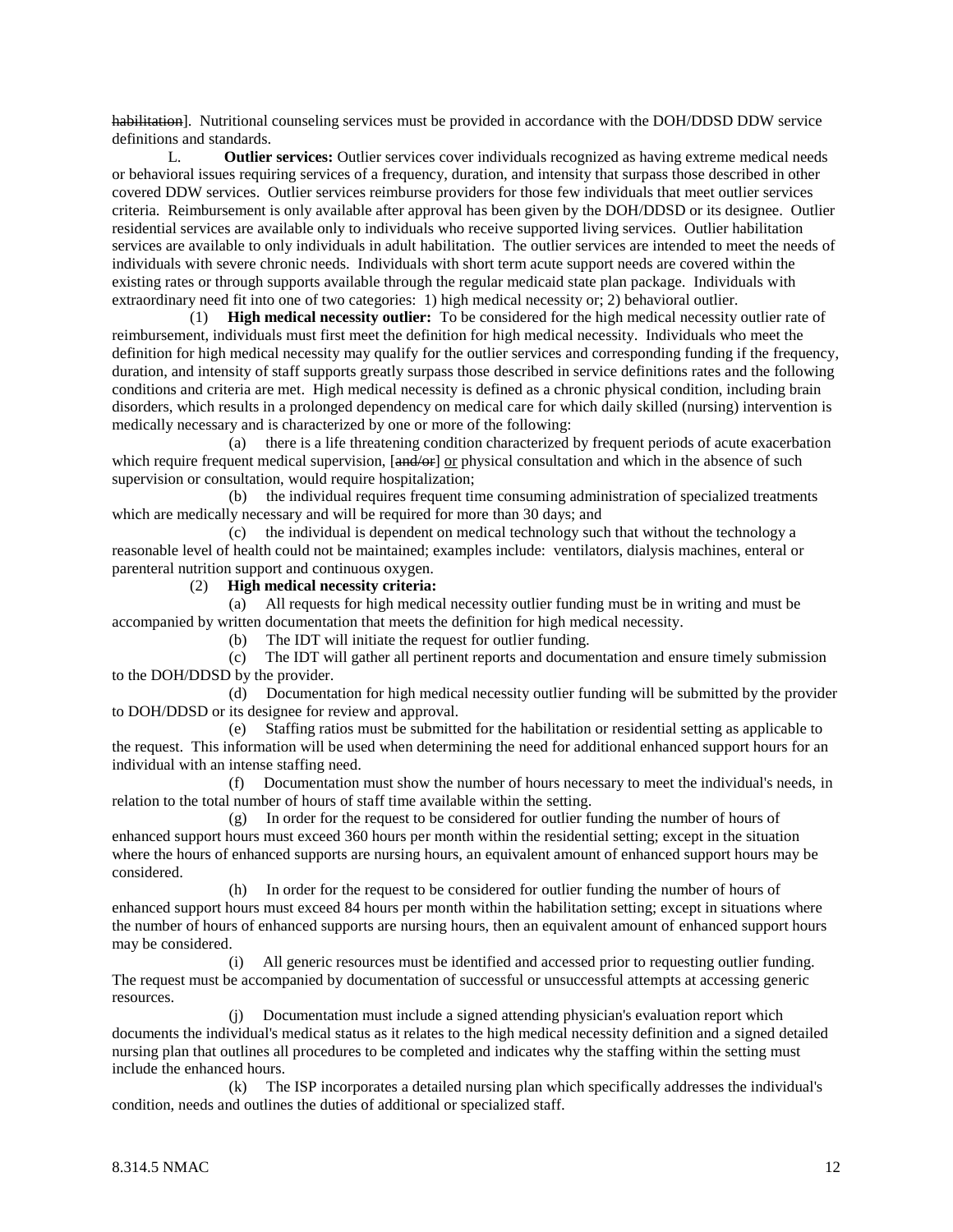(l) Outlier rates will be approved for a specified number of days per year not to exceed the annual waiver billing limits. Each approval will not exceed 180 days.

 (3) **Behavioral outlier:** To be considered for the behavioral outlier rate of reimbursement individuals must exhibit frequent or regular episodes of behavior that is historical, chronic, and predictable. Examples include suicidal behavior, self injurious behavior, physical aggression towards others with intent to cause injury, disruption of most activities which requires intensive staff attention, personal withdrawal from all contact with staff and others, dangerous elopement, or serious criminal activities that are dangerous to others or to the recipient (e.g., rape, manslaughter, battery). Individuals who meet the definition for behavioral outlier may qualify for the outlier services and corresponding funding if the frequency, duration, and intensity of staff supports greatly surpass those described in the service definitions and the following conditions and criteria are met.

#### (4) **Behavioral criteria:**

 (a) All requests for outlier funding must be in writing and must be accompanied by written documentation from an appropriate mental health professional (psychiatrist, psychologist, neurologist) that addresses the chronic care criteria that meets the definition of behavioral outlier.

(b) The IDT will initiate the request for outlier funding.

 (c) The IDT will gather all pertinent reports and documentation and ensure timely submission by the provider to the DOH/DDSD or its designee.

 (d) Documentation for behavioral outlier funding will be submitted by the provider to the DOH/DDSD or its designee for review and approval.

 (e) Staffing ratios must be submitted for the habilitation or residential setting, as applicable to the request. This information will be used when determining the need for additional enhanced support hours for an individual with an intense staffing need.

 (f) Documentation must show the number of hours necessary to meet the individual's needs, in relation to the total number of hours of staff time available within the setting.

 (g) In order for the request to be considered for outlier funding the number of hours of enhanced support hours must exceed 360 hours per month within the residential setting.

 (h) In order for the request to be considered for outlier funding the number of hours of enhanced support hours must exceed 84 hours per month within the habilitation setting.

 (i) All generic resources must be identified and accessed prior to requesting outlier funding. The request must be accompanied by documentation of successful or unsuccessful attempts at accessing generic resources.

 (j) Documentation must include the psychiatric/neurological/ psychological evaluation report which documents the individual's mental health/health status as it relates to the behavioral outlier definition; and provides justification for the use of additional or specialized staffing.

 (k) The psychiatric/neurological/psychological evaluation must be completed by a professional who is not employed by the agency providing supported living or adult habilitation services.

 (l) Individuals being considered for behavioral outlier funding must have a current active behavior support plan that outlines the specific duties of additional staff; and the plan is intensively monitored by the behavior support consultant.

 (m) The behavior plan must be in compliance with the DOH/DDSD DDW policy governing the process of behavioral support service planning for persons with developmental disabilities.

 (n) The ISP specifically addresses the individual's condition, needs and outlines the daily responsibilities of additional or specialized staff.

 (o) Outlier rates will be approved for a specified number of days per year not to exceed the annual waiver billing limits. Each approval will not exceed 180 days.

M. **Environmental modification services :** Environmental modifications services include the purchase and installation of equipment or making physical adaptations to an individual's residence that are necessary to ensure the health, welfare and safety of the individual or enhance the individual's access to the home environment [and increase the individual's ability to act independently]. Adaptations include: the installation of ramps and grab-bars; widening of doorways or hallways; installation of specialized electric and plumbing systems to accommodate medical equipment and supplies; purchase or installation of lifts or elevators; modification of bathroom facilities (roll-in showers, sink, bathtub, and toilet modification, water faucet controls, floor urinals and bidet adaptations and plumbing); turnaround space adaptations; specialized accessibility, safety adaptations or additions; installation of trapeze and mobility tracks for home ceilings; purchase or installation of automatic door openers or door bells, and voice-activated, light-activated, motion-activated and electric devices; fire safety adaptations; purchase and installation of air filtering devices; heating and cooling adaptations; the purchase and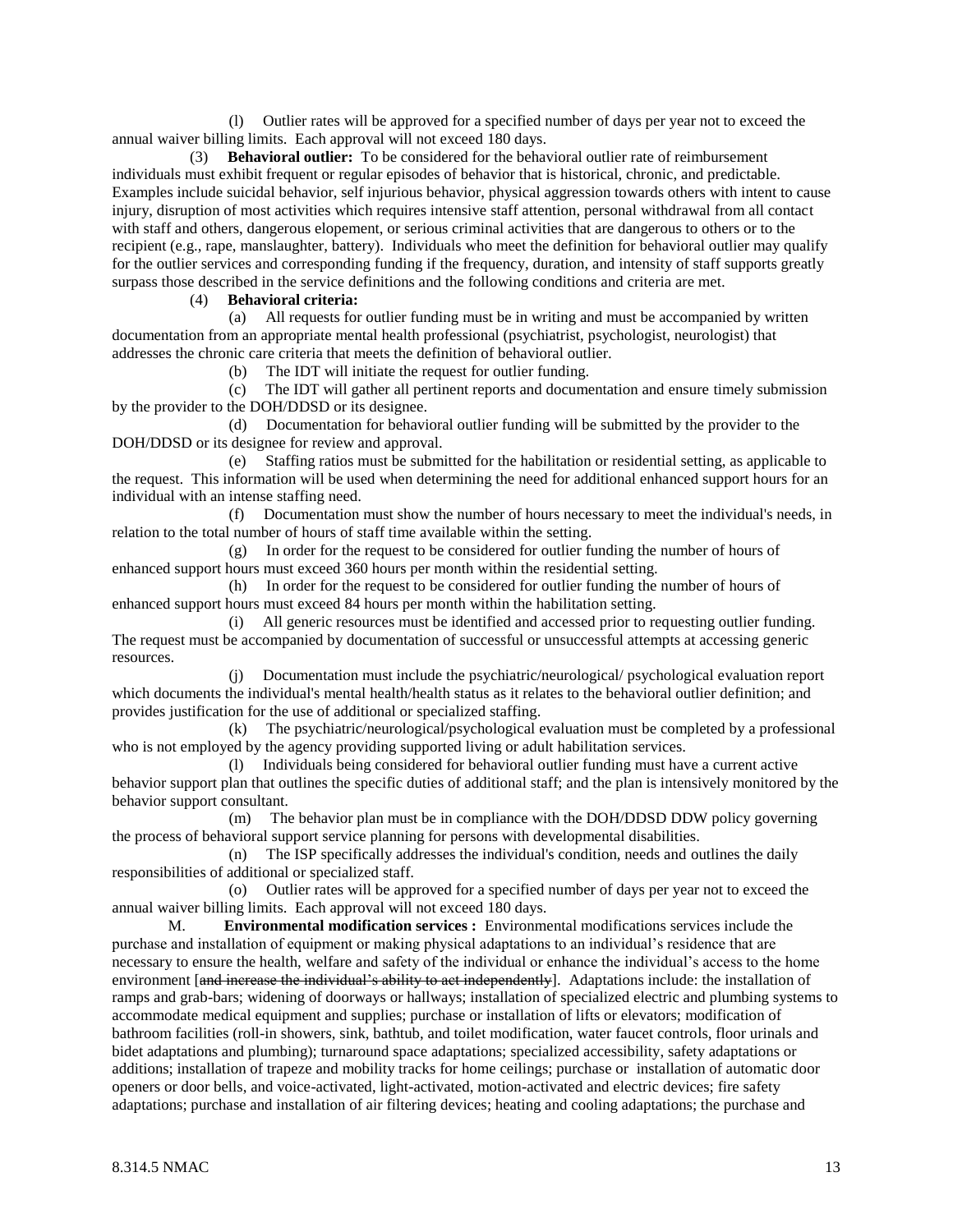installation of glass substitute for windows and doors; purchase and installation of modified switches, outlets or environmental controls for home devices; and purchase and installation of alarm and alert systems or signaling devices.

 (1) No duplicate adaptations modifications or improvements shall be approved regardless of the payment source. Home modifications, adaptations, or improvements cannot be part of new construction. Adaptations, modifications, improvements or repairs to the existing homes, which are not of direct medical or remedial benefits to the individual, and automobile/vehicle retrofitting shall not be approved. Such non-beneficial adaptations, or improvements include, that are not limited to carpeting, roof repair, central air conditioning, furnace replacement, remodeling bare rooms and other general household repairs.

 (2) An occupational therapist shall assess the individual's needs and the effectiveness of the requested environmental modification and submit a written recommendation to the case manager that is consistent with DOH/DDSD DDW service standards. If an occupational therapist is not available, the services of a physical therapist or other qualified individual approved by DOH/DDSD may be substituted. A complete report specifying how the environmental modification would contribute to the individual's ability to remain in or return to his home, and how the modification or improvements would increase the individual's independence and decrease the need for other services such as personal support, must be completed on a DOH/DDSD approved form. The report must be completed and submitted to the environmental modification provider and DOH/DDSD for approval before the contractor can be authorized to begin construction. This evaluation must be submitted to DOH/DDSD with the prior authorization request (PAR).

 (3) All services must be provided in accordance with applicable federal, state and local building regulations, standards and codes.

 (4) The environmental modification provider must ensure that proper design criteria are addressed in planning and design of the adaptation, provide or secure licensed contractor(s) or approved vendor(s) to provide construction or remodeling services, provide administrative and technical oversight of construction projects, provide consultation to family members, waiver providers and contractors concerning environmental modification projects to the individual's residence, and inspect the final environmental modification project to ensure that the adaptations meet the approved plan.

 (5) Environmental modifications are managed by professional staff available to provide technical assistance and oversight to environmental modification projects.

(6) Each environmental modification must be:

 (a) documented with written recommendations from a qualified professional that specifies the model and type of equipment;

(b) deemed medically necessary by a physician or appropriate licensed professional;

 (c) approved by DOH/DDSD in accordance with written policy including defined qualifying criteria prior to start of adaptations;

(d) documented as not otherwise available as a medicaid state plan service;

(e) completed by a DOH approved modification provider that has a GB-2 class construction

license.

 (7) Environmental modification services must be provided in accordance with the DOH/DDSD DDW service definitions and standards.

 (8) Exclusions are those adaptations or improvements to the home that are of general and standard enhanced features for the home, such as partitioning a room, landscaping, and so forth, not adaptations for special needs and disability conditions.

N. **Personal planning facilitation:** Personal planning facilitators will work with individuals to select a method for this person-centered enhanced planning activity. The results will be incorporated into the individual's individual service plan (ISP). The facilitator will work with the individual to identify the individuals they wish to invite to the personal planning event. The purpose is to generate a more thorough understanding of the individual's background, preferences, dreams, life goals, natural supports, and to foster creative thinking about how to support the individual to achieve their dreams beyond what occurs in a typical ISP planning process.

O. **Goods and services:** Goods and services replace the stipend provided to the individual or family available in community access. Goods and services include services, supports or goods that enhance opportunities to achieve outcomes related to living arrangements, relationships, inclusion in community activities and work so long as the items or services meet the following requirements:

(1) the item or service is not covered by the medicaid state plan or DD waiver services;

 (2) the item or service is designed to meet the individual's non-covered functional, medical or social needs and advances the desired outcomes in his ISP;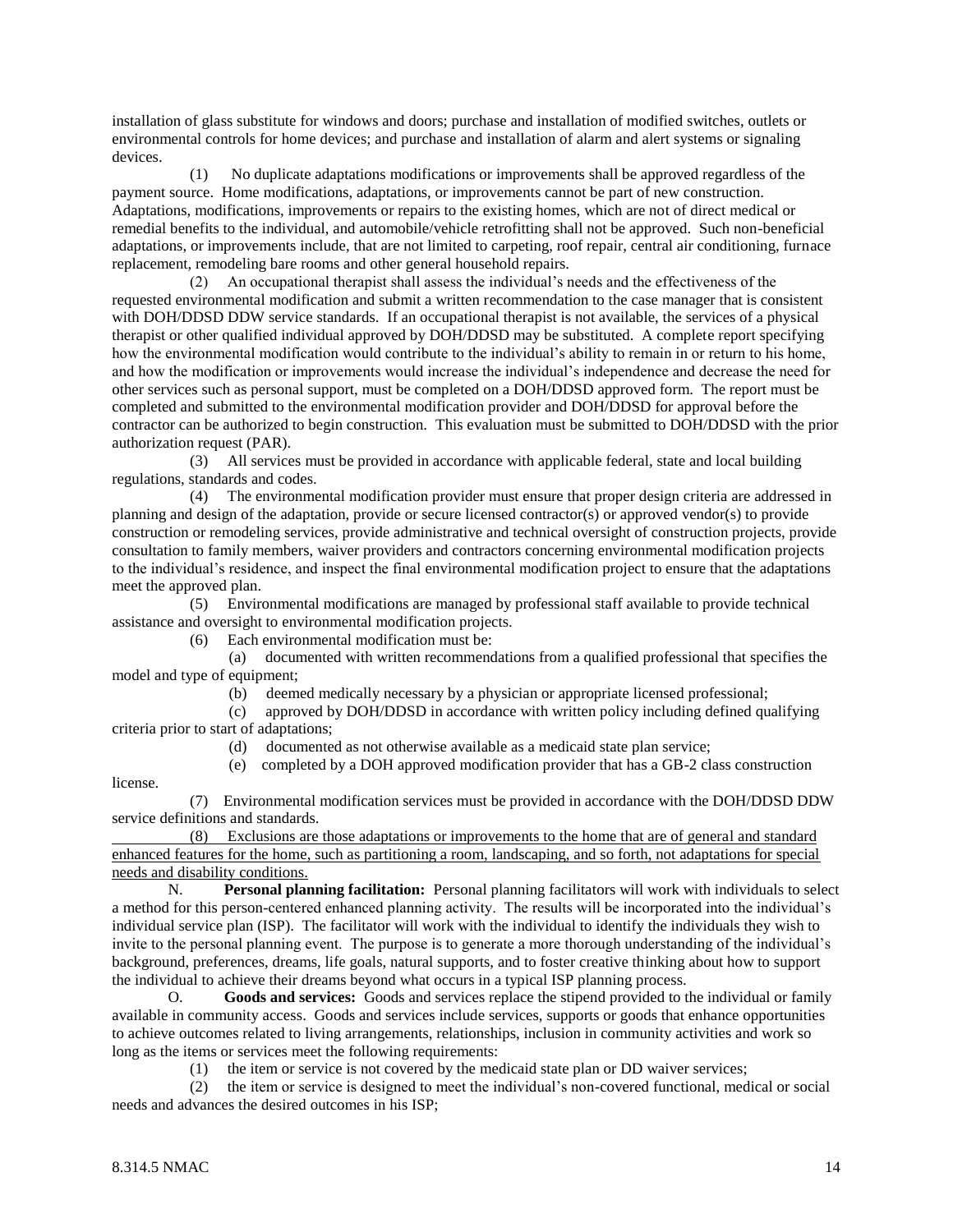- (3) the item or service is not prohibited by federal and state statutes and regulation;
- (4) one or more of the following additional criteria are met:
	- (a) the item or service would increase the individual's functioning related to the disability;
	- (b) the item or service would increase the individual's safety in the home environment; or
	- (c) the item or service would decrease dependence on other medicaid-funded services;

 (5) examples of this service may include the purchase of non-medical transportation, memberships to support community inclusion, and education materials.

P. [**Tier III] Crisis supports:** [Tier III] Crisis supports are services that provide intensive supports by appropriately trained staff to an individual experiencing a behavioral or medical crisis via one of the following models:

 (1) **Crisis supports in the individual's residence:** These services provide crisis response staff to assist in supporting and stabilizing the individual while also training and mentoring staff [and/or] or family members, who normally support the individual, in order to remediate the crisis and minimize or prevent recurrence.

 (2) **Crisis supports in an alternate residential setting:** These services arrange an alternative residential setting and provide crisis response staff to support the individual in that setting, to stabilize and prepare the individual to return home or to move into another permanent location. In addition, staff will arrange to train and mentor staff and/or family members who will support the individual long-term once the crisis has stabilized, in order to minimize or prevent recurrence.

 (3) Crisis supports must be prior authorized by the DOH/DDSD office of behavioral services. Crisis supports must be authorized in 14 to 30 calendar day increments, typically not to exceed 90 calendar days. In situations requiring crisis supports in excess of 90 calendar days, the DOH/DDSD director must approve such authorization upon submittal of a written plan to transition the individual from crisis supports to typical menu of DDW services.

Q. **Non-medical transportation:** Non-medical transportation assists the individual in accessing other waiver supports and non-waiver activities identified in the individual service plan (ISP). Non-medical transportation enables individuals to gain physical access to non-medical community services and resources promoting individual opportunity and responsibility in carrying out ISP activities. This service is to be considered only when transportation is not available through the state medicaid plan or when other arrangements cannot be made. Non-medical transportation includes funding to purchase a pass for public transportation for the individual. Non-medical transportation provider services must be provided in accordance with the DOH/DDSD DDW service definitions and standards.]

R. **Supplemental dental care:** Supplemental dental care provides one routine oral examination and cleaning to individuals on the waiver for the purpose of preserving  $[\overline{\text{and/or}}]$  or maintaining oral health. Supplemental dental care provided on the waiver is for individuals that require routine cleaning more frequently. Supplemental dental care includes an oral examination and a routine dental cleaning.

 (1) The supplemental dental care provider will ensure that a licensed dentist per New Mexico regulation and licensing provides the oral examination; ensure that a dental hygienist certified by the New Mexico board of dental health care provides the routine dental cleaning services; demonstrate fiscal solvency; and will function as a payee for the service.

 (2) The supplemental dental care service must be provided in accordance with the DOH/DDSD DDW service definitions and standards.

[8.314.5.13 NMAC - Rp, 8.314.5.13 NMAC, 3-1-07 A, 4-1-11; A, 4/1/12]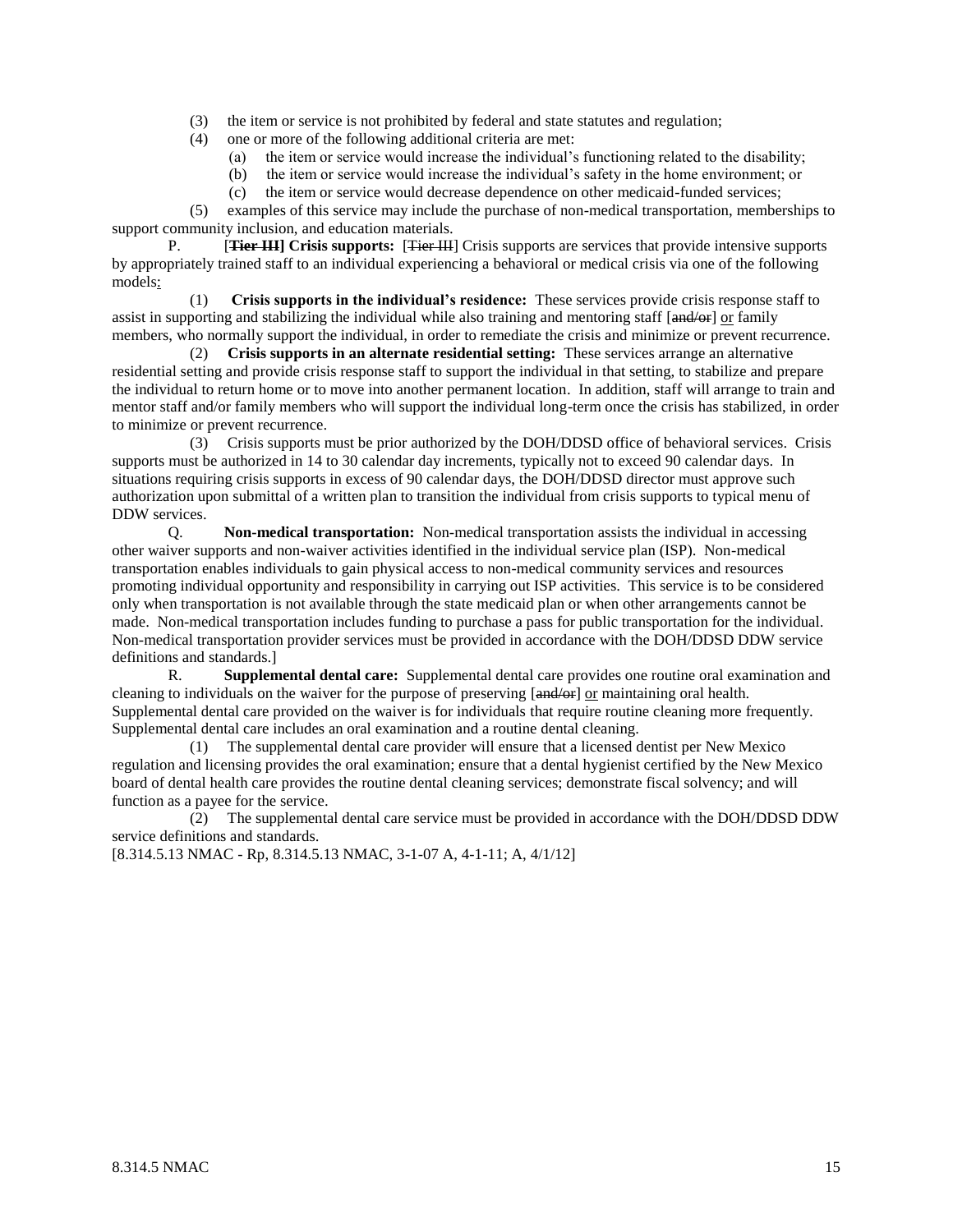#### **TITLE 8 SOCIAL SERVICES CHAPTER 290 MEDICAID ELIGIBILITY - HOME AND COMMUNITY-BASED SERVICES WAIVER (CATEGORIES 090, 091, 092, 093, 094, 095 AND 096) PART 400 RECIPIENT POLICIES**

**8.290.400.3 STATUTORY AUTHORITY:** The New Mexico medicaid program is administered pursuant to regulations promulgated by the federal department of health and human services under Title XIX of the Social Security Act, as amended and by the state human services department pursuant to state statute. [See NMSA 1978] 27-2-12 et. seq. (Repl. Pamp. 1991).] See NMSA 1978 27-2-12 et seq. [2/1/95; 8.290.400.3 NMAC - Rn, 8 NMAC 4.WAV.000.3, 5/1/02; A, 4/1/12]

**8.290.400.9 HOME AND COMMUNITY-BASED SERVICES WAIVER - Category 090, 091, 092**, **093, 094, 095, 096:** The human services department (HSD) is the single state agency designated to administer the medicaid program in New Mexico. The department of health (DOH) and the human services department are charged with developing and implementing home and community-based services waiver (HCBSW) to medicaid applicants/recipients who meet both financial and medical criteria for an institutional or nursing facility level of care. Provision of these services under a waiver allows applicants/recipients to receive the care required at home at less cost than in an institution. The services to be furnished under the waiver must be cost-effective. This means the aggregate cost of care must be an amount less than the cost of maintaining individuals in institutions at the appropriate level of care. The types of services for which medicaid recipients are eligible vary based on the individual waiver. See medical assistance division program manual for the standards for individual waiver of covered services and program rules for all waiver services. The following sections contain the eligibility rules for

[2/1/95; 8.290.400.9 NMAC – Rn, 8 NMAC 4.WAV.400 & A, 5/1/02; A/E, 12-1-06; A, 11/1/07; A, 4/1/12]

**8.290.400.10 BASIS FOR DEFINING THE GROUP:** Eligibility for applicants/recipients who apply for waiver services is determined as if he were actually institutionalized, although this requirement has been waived. Entry into some of the waiver programs may be based upon the number of unduplicated recipient positions (UDRs) (i.e., slots). Some waiver categories require individuals to be placed on a central registry. The individual waiver program manager is responsible for notifying ISD when an individual is allocated into a waiver program.

A. **Disabled and elderly (D&E) waiver:** The disabled and elderly, now referred to as the coordination of long term-services (CoLTS) waiver, identified as categories 091 (elderly), 093 (blind) and 094 (disabled) was approved effective July 1983, subject to renewal. To qualify as disabled or blind for the purposes of this waiver, disability or blindness must have been determined to exist by the disability determination contractor (DDC). To qualify as an elderly person for purposes of this waiver, the applicant/recipient must be 65 years of age or older. Applicants/recipients must also meet both the financial and non-financial eligibility requirements and meet the medical level of care for nursing facility services.

B. **[Developmentally disabled] Developmental disabilities (DD) waiver:** The developmental disabled waiver identified as category 096 was approved effective July 1984, subject to renewal. This waiver is designed to furnish services to applicants/recipients who meet the definition of a developmental disability and mental retardation or specific related condition as determined by the department of health and the [DDC] developmental disabilities supports division (DDC) in accordance with the approved DD waiver criteria<sup>[-including</sup> the following:

 (1) the individual has a developmental disability, defined as a severe chronic disability, other than mental illness, that:

| $\sqrt{2}$<br>u. | is attributable to a mental or physical impairment, including the result of trauma to the        |
|------------------|--------------------------------------------------------------------------------------------------|
|                  | brain, or a combination of mental and physical impairments:                                      |
| ιU.              | is manifested before the person reaches the age of 22 years;                                     |
| $\sim$<br>J      | is expected to continue indefinitely;                                                            |
| ū                | results in substantial functional limitations in three or more of the following areas of major   |
| life activity:   |                                                                                                  |
|                  | self care:<br>(i)                                                                                |
|                  | receptive and expressive language.<br>(11)<br><del>icceptive and expressive ianguage,</del><br>. |
|                  | $(222 - 1.5)$                                                                                    |

- learning;
- (iv) mobility;
	- (v) self-direction;

all waiver services.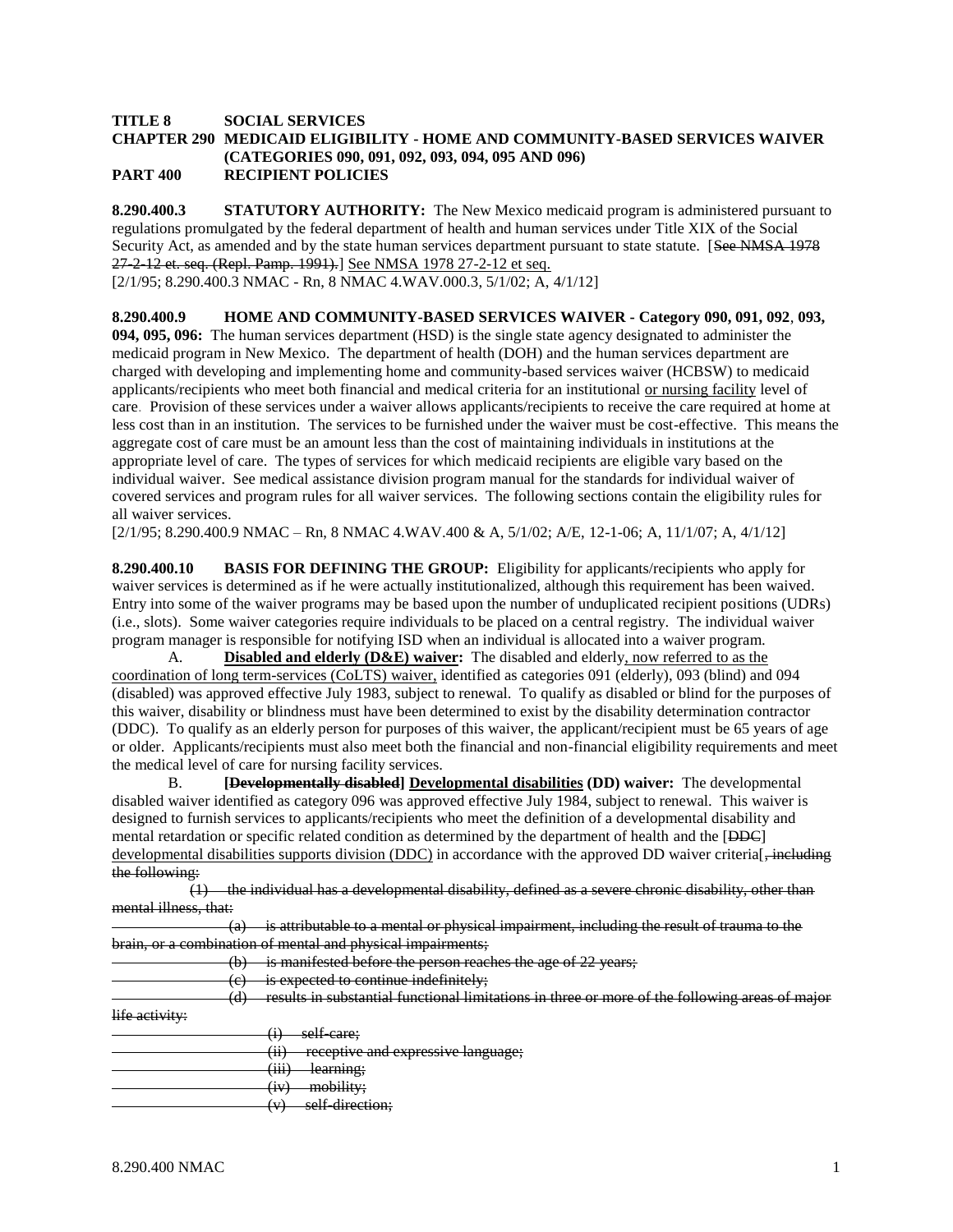(vi) capacity for independent living; and

(vii) economic self-sufficiency; and

 (e) reflects the person's need for a combination and sequence of special or interdisciplinary treatment, generic or other support and services that are of lifelong or extended duration and are individually planned and coordinated.

 (2) The individual also has mental retardation or a specific related condition, limited to cerebral palsy, autism (Asperger syndrome), seizure disorders, chromosomal disorders (e.g. downs), syndrome disorders, inborn errors of metabolism, and developmental disorders of brain formation].

Developmental disabilities waiver services are intended for individuals who have developmental disabilities limited to mental retardation (MR) or a specific related condition as determined by the department of health/developmental disabilities supports division. The developmental disability must reflect the person's need for a combination and sequence of special interdisciplinary or generic treatment or other supports and services that are lifelong or of extended duration and are individually planned and coordinated. The individual must also require the level of care provided in an intermediate care facility for the mentally retarded (ICF-MR), in accordance with 8.313.2 NMAC.

 (1) The definition for mental retardation is as follows: Mental retardation refers to significantly subaverage general intellectual functioning existing concurrently with deficits in adaptive behavior and manifested during the developmental period.

 (a) General intellectual functioning is defined as the results obtained by assessment with one or more of the individually administered general intelligence tests developed for the purpose of assessing intellectual functioning.

(b) Significantly sub-average is defined as approximately IQ of 70 or below.

 (c) Adaptive behavior is defined as the effectiveness or degree with which individuals meet the standards of personal independence and social responsibility expected for age and cultural group.

(d) The developmental period is defined as the period of time between birth and the  $18<sup>th</sup>$ birthday.

 (2) The definition for specific related condition is as follows: An individual is considered to have a Specific Related Condition if she/he has a severe chronic disability, other than mental illness, that meets all of the following conditions:

 (a) is attributable to cerebral palsy, seizure disorder, autistic disorder (as described in the fourth edition of the diagnostic and statistical manual of mental disorders), chromosomal disorders (e.g. Down), syndrome disorders, inborn errors of metabolism, or developmental disorders of the brain formation;

 (b) results in impairment of general intellectual functioning or adaptive behavior similar to that of persons with mental retardation and requires treatment or services similar to people with mental retardation;

(c) is manifested before the person reaches age 22 years;

(d) is likely to continue indefinitely; and

 (e) results in substantial functional limitations in three or more of the following areas of major life activity:

(i) self-care;

(ii) receptive and expressive language;

(iii) learning;

(iv) mobility;

(v) self-direction;

(vi) capacity for independent living; and

(vii) economic self-sufficiency.

 (3) The individual must also require the level of care provided in an intermediate care facility for the mentally retarded (ICF-MR), and meet all other applicable financial and non-financial eligibility requirements.

C. **Medically fragile (MF) waiver:** The medically fragile (MF) waiver identified as category 095 was established effective August, 1984 subject to renewal. To be eligible for the medically fragile waiver, an applicant/recipient must meet the level of care required for admission to an intermediate care facility for the mentally retarded (ICF/MR), and meet all other applicable financial and non-financial eligibility requirements.

(1) To qualify for the MF waiver an individual must:

 (a) have a developmental disability, developmental delay, or be at risk for developmental delay as determined by the DDC, and

 (b) be diagnosed with a medically fragile condition prior to the age of 22, defined as a chronic physical condition, which results in a prolonged dependency on medical care for which daily skilled (nursing) intervention is medically necessary, and which is characterized by one or more of the following: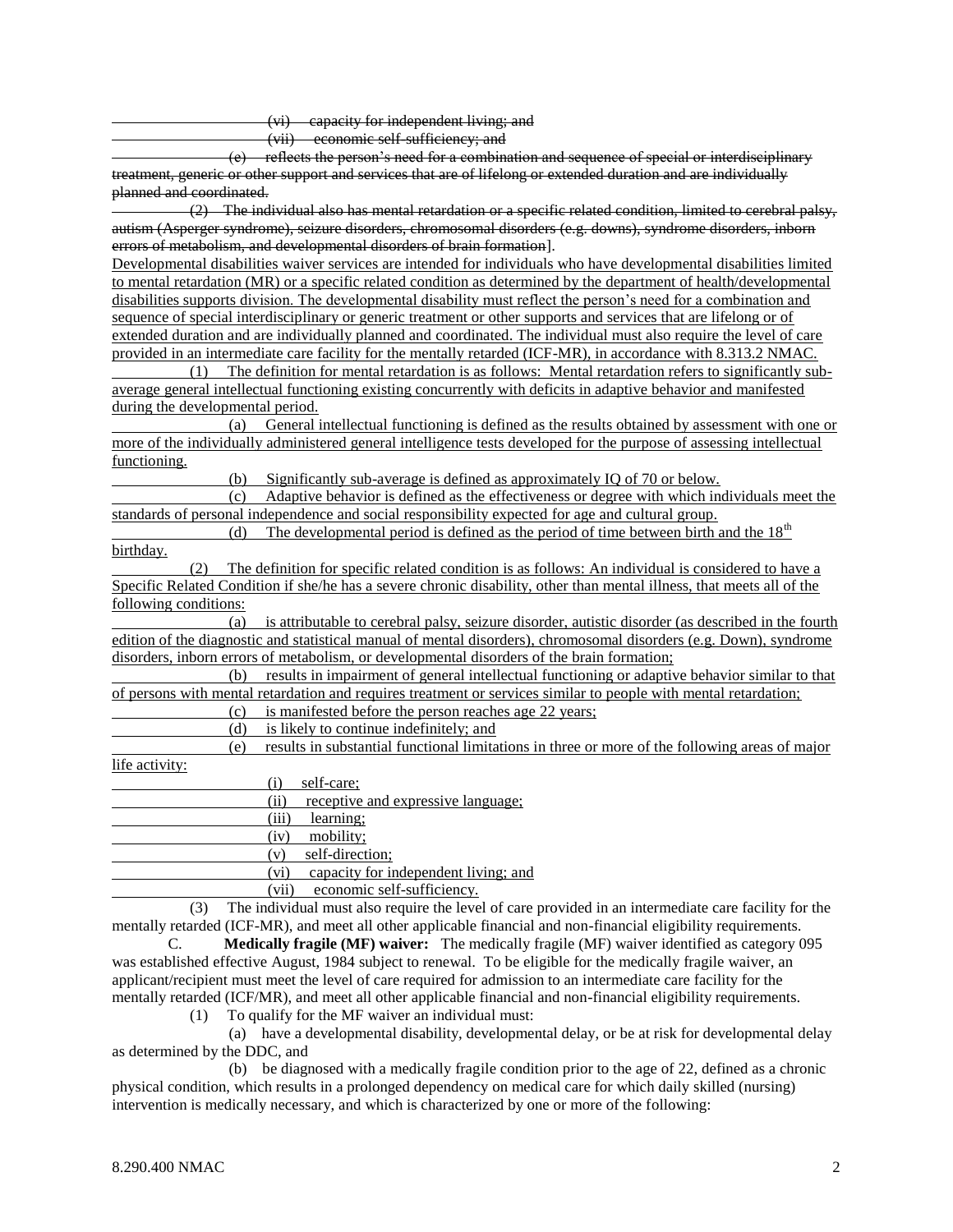(i) a life threatening condition characterized by reasonably frequent periods of acute exacerbation, which require frequent medical supervision or physician consultation and which, in the absence of such supervision or consultation, would require hospitalization;

 (ii) frequent, time-consuming administration of specialized treatments, which are medically necessary;

 (iii) dependency on medical technology such that without the technology a reasonable level of health could not be maintained; examples include, but are not limited to, ventilators, dialysis machines, enteral or parenteral nutrition support and continuous oxygen; and

 (iv) periods of acute exacerbation of a life-threatening condition, the need for extraordinary supervision or observation, frequent or time-consuming administration of specialized treatments, dependency on mechanical (life) support devices, and developmental delay or disability.

D. **Acquired immunodeficiency syndrome (AIDS) and AIDS related condition (ARC) waiver:** The acquired immunodeficiency syndrome (AIDS) and AIDS related condition waiver designated as category 090, was established effective July 1987, subject to renewal. This waiver serves applicants/recipients diagnosed with AIDS/ARC. Applicants/recipients must require [institutional] nursing facility level of care and meet all other applicable financial and non-financial eligibility requirements.

E. **Brain injury (BI) under the mi via waiver:** Brain injury services are only available through the mi via waiver, and are designated as category 092. The mi via waiver, administered by the ALTSD, is effective December 1, 2006 and is subject to renewal. To qualify for purposes of this waiver, the applicant/recipient must be under 65 years of age at the time of approval, meet all other applicable financial and non-financial eligibility requirements and have a brain injury. Brain injury is defined as an injury to the brain of traumatic or acquired origin resulting in total or partial functional disability or psychosocial impairment or both. Additional criteria include the following:

 (1) the term applies to open and closed head injuries caused by: an insult to the brain from an outside physical force; anoxia; electrical shock; shaken baby syndrome; toxic and chemical substances; near-drowning; infections; tumors; or vascular lesions;

 (2) BI may result in either temporary or permanent, partial or total impairments in one or more areas including, but not limited to: cognition; language; memory; attention; reasoning; abstract thinking; judgment; problem solving; sensory perception and motor abilities; psychosocial behavior; physical functions; information processing; and speech;

 (3) the term "brain injury" does not apply to injuries that are congenital, degenerative, induced by birth trauma or neurological disorders related to the aging process, or chemically caused brain injuries that are a result of habitual substance abuse; the BI participant must have a documented BI diagnosis, as defined by the state; a list of applicable international classification of disease (ICD9) codes can be obtained from ALTSD or HSD/MAD; and

 (4) individuals who require nursing facility level of care. [2/1/95; 3/15/96; 8.290.400.10 NMAC – Rn, 8 NMAC 4.WAV.402 & A, 5/1/02; A/E, 12-1-06; A, 11/1/07; A, 3/15/12]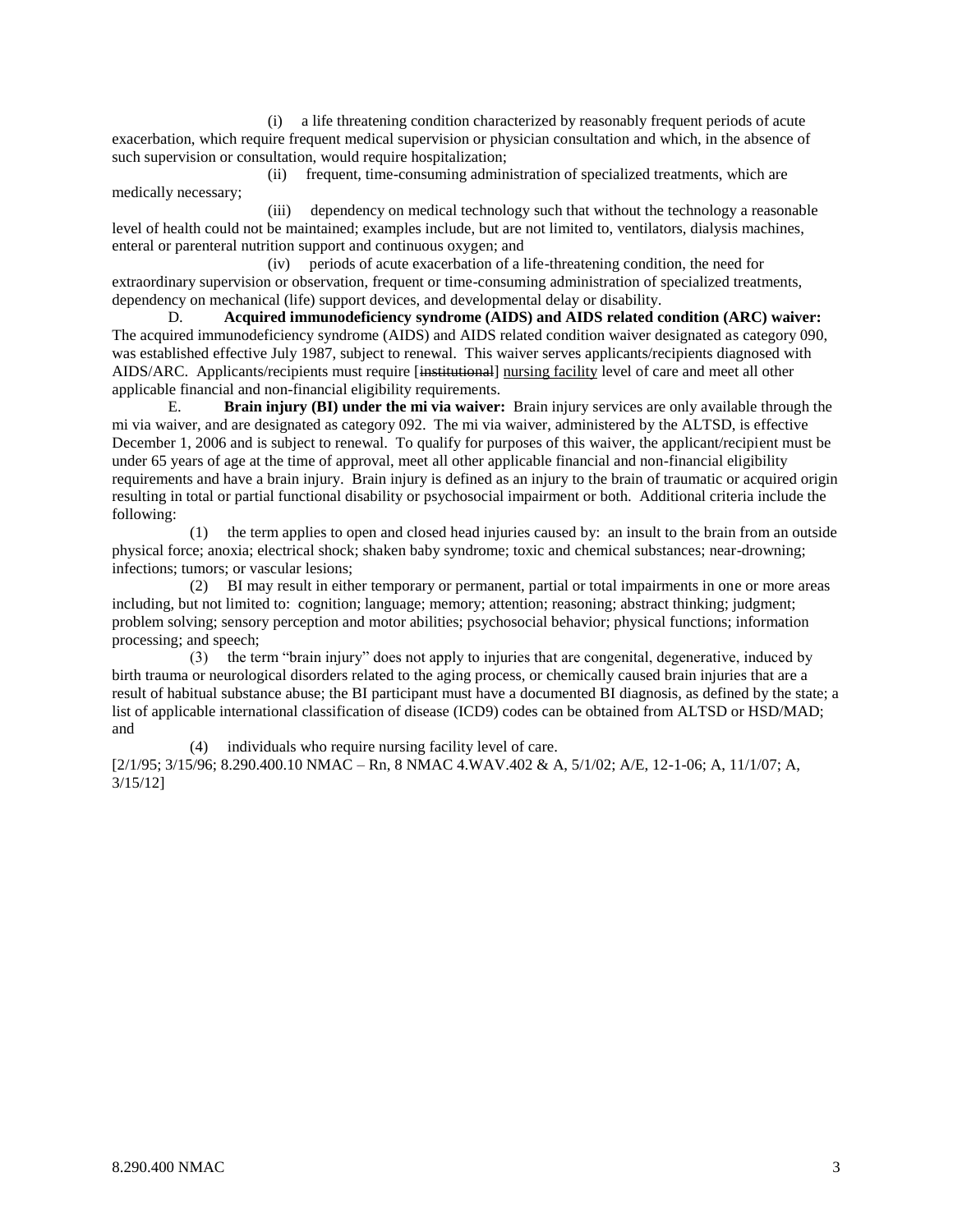#### **TITLE 8 SOCIAL SERVICES CHAPTER 290 MEDICAID ELIGIBILITY - HOME AND COMMUNITY-BASED SERVICES WAIVER (CATEGORIES 090, 091, 092, 093, 094, 095 AND 096) PART 600 BENEFIT DESCRIPTION**

**8.290.600.3 STATUTORY AUTHORITY:** The New Mexico medicaid program is administered pursuant to regulations promulgated by the federal department of health and human services under Title XIX of the Social Security Act, as amended and by the state human services department pursuant to state statute. [See NMSA 1978 Sections 27-2-12 et. seq. (Repl. Pamp. 1991).] See NMSA 1978 27-2-12 et seq. [2/1/95; 8.290.600.3 NMAC - Rn, 8 NMAC 4.WAV.000.3, 5/1/02; A, 4/1/12]

**8.290.600.10 BENEFIT DETERMINATION:** Application for the waiver programs is made using the "application/redetermination of eligibility for medical assistance of aged, blind, and disabled individuals" (form MAD 381). Upon notification by the appropriate program manager that an unduplicated recipient (UDR) is available for waiver services, applicants are registered on the ISD2 system. Applications must be acted upon and notice of approval, denial, or delay sent out within [30] 45 days from the date of application, or within [60] 90 days if a disability determination is required from the DDC. The applicant/recipient must assist in completing the application, may complete the form himself, or may receive help from a relative, friend, guardian, or other designated representative. To avoid a conflict of interest, a case manager or any other medicaid provider may not complete the application or be a designated representative.

A. **Representatives applying on behalf of individuals:** If a representative makes application on behalf of the applicant/recipient, that representative will continue to be relied upon for information regarding the applicant's/recipient's circumstances. The ISD worker will send all notices to the applicant/recipient in care of the representative.

B. **Additional forms:** The following forms are also required as part of the application process:

 (1) the applicant/recipient or representative must complete and sign the primary freedom of choice of case management agency form at the time of allocation; and

 (2) the applicant/recipient or representative must sign the applicant's statement of understanding at the time waiver services are declined or terminated.

C. **Additional information furnished during application:** The ISD worker provides an explanation of the waiver programs, including, but not limited to, income and resource limits and possible alternatives, such as institutionalization. The ISD worker refers potentially eligible applicants/recipients to the social security administration to apply for supplemental security income (SSI) benefits. If a disability decision by the DDC is required, but has not been made, the ISD worker must follow established procedures to refer the case for evaluation. [2/1/95; 1/1/97; 8.290.600.10 NMAC - Rn, 8 NMAC 4.WAV.620 & A, 5/1/02; A, 11/1/07; A, 4/1/12]

**8.290.600.14 CHANGES IN ELIGIBILITY:** If the recipient ceases to meet any of the eligibility criteria, the case is closed following provision of advance notice as appropriate. See 8.200.430.9 NMAC and following subsections for information about notices and hearing rights.

A. **Non-Provision of Waiver Services:** To continue to be eligible for waiver services, an applicant/recipient must be receiving waiver services, EPSDT or salud managed care services, other than case management, [42 CFR Section 435.217]. Following initial approval, a waiver recipient must be in waiver services within 90 days of the approval. At any time ongoing, [H] if waiver services are no longer being provided (e.g., a suspension) and are not expected to be provided for 60 consecutive days, the recipient is **ineligible** for the waiver category and the case must be closed after appropriate notice is provided by the ISD worker.

B. **Admission to a Hospital, Nursing Facility, or Intermediate Care Facility for the Mentally Retarded (ICF-MR):** If a waiver recipient enters an acute care hospital, a nursing facility, or an ICF-MR and remains for more than 60 consecutive days, the waiver case must be closed and an application for institutional care medicaid must be processed. The recipient is not required to complete a new application if the periodic review on the waiver case is not due in either the month of entry into the institution or the following month. If the waiver recipient is institutionalized within less than 60 consecutive days and still receives waiver services within that time frame, the waiver case is not closed and an application for institutional care medicaid need not be processed.

C. **Reporting changes in circumstances:** The primary responsibility for reporting changes in the recipient's circumstances rests with the recipient or representative. At the initial eligibility determination and all ongoing eligibility redeterminations, the ISD worker must explain the reporting responsibilities requirement to the applicant/recipient or representative and document that such explanation was given. In the event that waiver